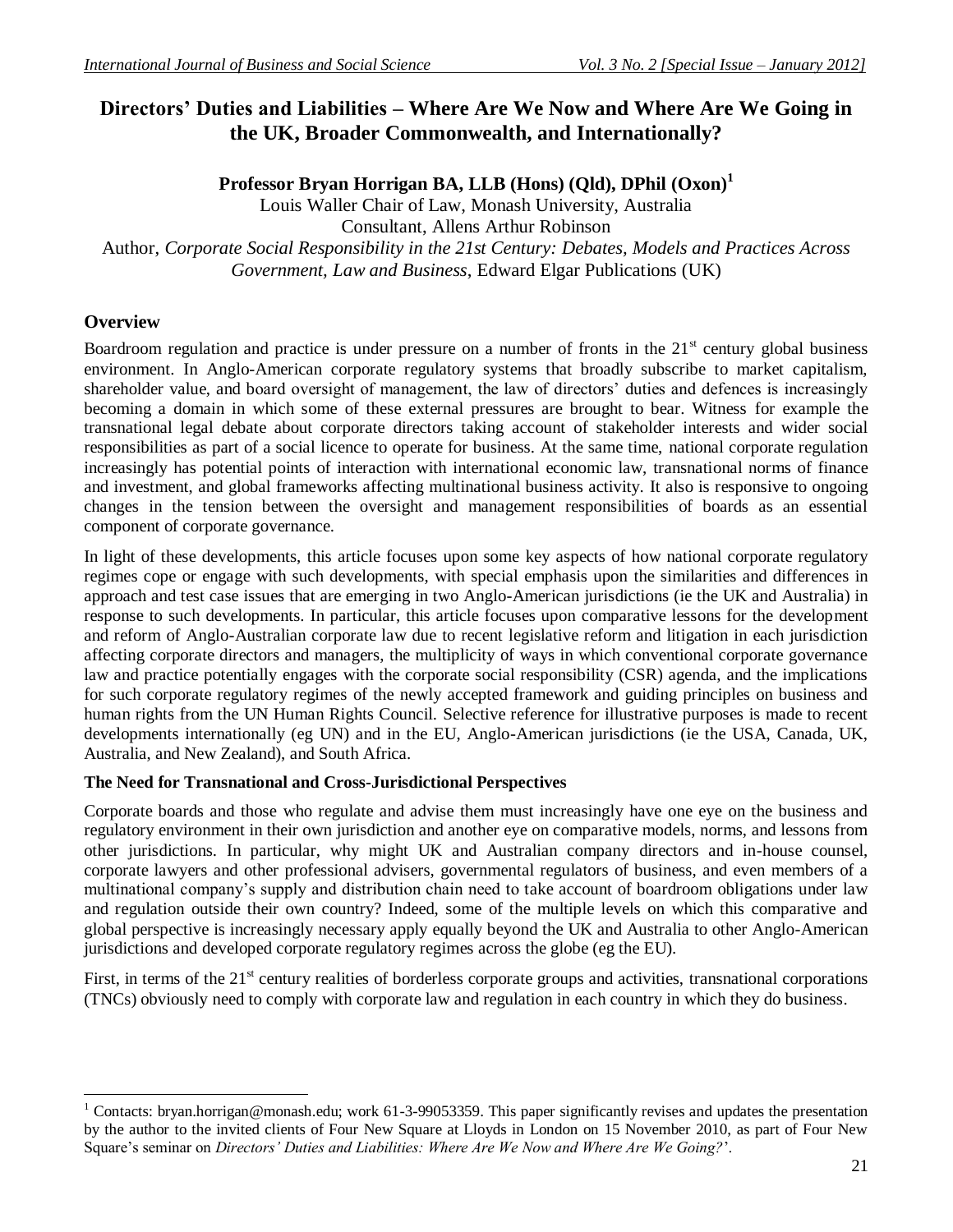This covers dual-listed companies seeking to have their shares traded on national securities exchanges, companies seeking to relocate their corporate headquarters across jurisdictions, and foreign corporations and corporate actors who must comply with local laws wherever they do business.<sup>2</sup>

This is a matter for corporate boards, in-house counsel, and senior management of multinational corporate groups. Similarly, company directors who sit on the boards of parent, subsidiary, or other companies across more than one jurisdiction need to take heed of the law of directors' duties and other boardroom obligations in each country. For example, UK-based and other overseas directors were involved in some recent landmark Australian corporate law cases, including litigation over the finance and security arrangements of the Bell Group companies involved in a financial work-out, as well as the regulatory prosecution of directors of the James Hardie group for misleading public statements to the investment community about a compensation fund for asbestos victims.

Corporate conduct or decisions occurring in one country might still have legal relevance in another country, under local laws with extra-territorial effect. 'Some of the conduct and events that are the subject of this case occurred in the United Kingdom and Europe', noted the trial judge in one of Australia's recent leading cases on directors' duties and business judgment defences.<sup>3</sup> Similarly, overseas supply and distribution chain members might be contractually held to standards or become subject to reporting obligations that are grounded in the corporate law of a multinational company's country of origin. If that country of origin is the UK, such business value chain arrangements become reportable matters under business review requirements in the UK Companies Act, as detailed later in this article.

Secondly, corporate regulation and practice is responsive to the growing interactions between national, transnational, and global norms affecting business on multiple levels.<sup>4</sup> Cross-jurisdictional thinking and practice of good corporate governance informs the design and implementation of corporate governance law and regulation. For example, the UK Cadbury Report's landmark standard-setting on corporate governance has influenced the evolution of corporate governance in the UK and other anglophone countries. Similarly, the principle-based ‗comply or explain' approach to recent corporate regulation in the EU, UK, and Australia contrasts with what is often described as a more prescriptive rule-based approach in other jurisdictions from time to time, as exemplified by the original US Sarbanes-Oxley Act, although such sweeping systemic characterisations have their own difficulties and limits.

More broadly, the acceptance in mid-2011 by the UN Human Rights Council of a new overarching framework and guiding principles on business and human rights now awaits national implementation and integration in business regulation and practice. At the same time, those standards are progressively being incorporated or otherwise aligned with important global standards such as the UN Global Compact, revised OECD Guidelines for Multinational Enterprises, and updated social and environmental standards from the World Bank's International Finance Corporation.

Thirdly, CSR's own progress in the 21<sup>st</sup> century from the periphery towards the mainstream of business regulation and practice is matched by the twin developments of at least some convergence between CSR and corporate governance, together with the emergence of an emerging body of comparative and transnational law and regulation in which CSR concerns can arise, directly or indirectly. Global business and regulatory conditions are pushing companies and their boards to be more economically, socially and environmentally responsible. The G8 and G20 countries list CSR-related concerns about responsible lending, sustainable development, and climate change as geopolitical priorities.

 $2$  Eg Australian companies with UK operations complying with new 2010 UK foreign bribery laws (see Allens Arthur Robinson, ‗Focus: UK Bribery Act Passed – Corporate Liability for Failing to Prevent Bribery', April 2010), and Australian and UK companies with US operations needing additional global insurance coverage after the 2010 Dodd-Frank Wall Street Reform and Consumer Protection Act (see 'US Reforms Expose Directors to Claims', The Australian Financial Review, 2 August 2010, at p 13).

<sup>3</sup> *ASIC v Rich* [2009] NSWSC 1229 at [7183].

<sup>&</sup>lt;sup>4</sup> On the general phenomenon of interaction between local, municipal, and international norms in the globalisation of legal orders, see, for example: P. C. Berman, ‗From International Law to Law and Globalization' (2005) 43 *Columbia Journal of Transnational Law* 485.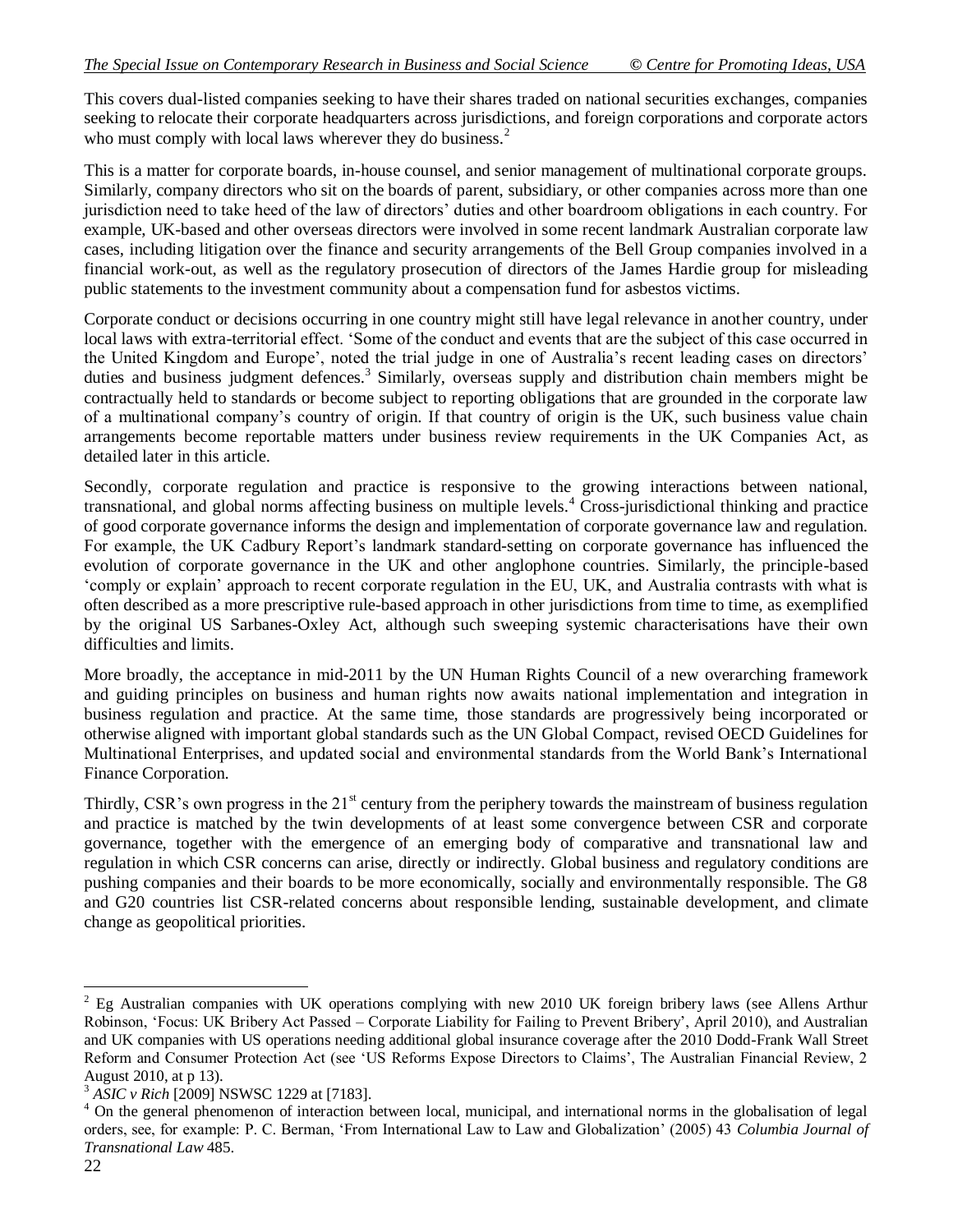The groundswell of global support for standards such as the UN Global Compact, Principles for Social Investment, and Principles for Responsible Investment swings the pendulum further towards CSR, as does the European Commission's renewed CSR focus through its Social Business Initiative and new Strategy for CSR announced in late 2011. In addition to the integration of human rights within corporate compliance, due diligence, and organisational risk management and reporting systems under the UN-based global standards discussed above, for example, even conventional regulation and practice of corporate governance and responsibility can confront CSR-related concerns in areas such as directors' duties and defences, annual corporate reporting, legal compliance and due diligence, shareholder proposals, stakeholder engagement mechanisms, investment decision-making, and corporate governance standards. These trends are tracked and illustrated from legal and other disciplinary perspectives by new scholarship that highlights the commonalities and contrasts of principles and other standardsetting across jurisdictions.<sup>5</sup>

Fourthly, the first decade of the  $21<sup>st</sup>$  century is producing many challenges to the prevailing notion of shareholder primacy, value, and wealth-maximisation that arguably underlies much Anglo-American corporate law and regulation in general and the legal responsibilities and liabilities of corporate boards and managers in particular.<sup>6</sup> Considered from the academy's perspective, these challenges stem from sources as variable as cross-disciplinary opposition to shareholder-based normative theories of corporate governance, debates about the sustainability and limits of market capitalism, and new calls for 'shared value'<sup>7</sup> and other models of corporate engagement with society to replace business as usual. What still remains in doubt is the extent to which notions of 'shared value' and socially sustainable capitalism represent threats to shareholder-based norms of corporate governance and business success, or simply different ways of meeting or even reconceiving them. After all, even one of the most widely quoted opponents of CSR, Milton Friedman, once argued that his own famous statement that 'the social responsibility of business is to increase its profits' was equivalent to the argument of a CSR advocate that 'the enlightened corporation should try to create value for *all* of its constituencies<sup>'.8</sup>

Fifthly, good corporate legal and policy reform takes account for modelling purposes of the corporate problems and regulatory solutions adopted in comparable jurisdictions. This has a number of manifestations. Recent corporate law inquiries and reform initiatives in the UK, Australia, and elsewhere explicitly or implicitly include within their terms of reference the need to consider comparable lessons and experiences from other jurisdictions. The corporate constituency and anti-takeover statutes in numerous US states are models on some level for the emergence of laws in other countries that explicitly permit or even require reference by directors in their decisionmaking to a range of shareholder and broader stakeholder concerns, as in the new legislative statements of directors' duties and correlative business review requirements under the UK Companies Act. Corporate governance standard-setting draws upon good practice in corporate governance thinking and behaviour across jurisdictions. Hence, this area of concern is a matter for corporate law-makers, policy-makers, and regulators, including courts and the lawyers who appear before them.

Finally, lawyers and judges engaged in the art of making and assessing arguments about matters of corporate law can gain insight from what has been argued and decided elsewhere, especially when there are new laws, unresolved issues, or novel applications. In some developing economies, reference to the corporate legislation and case law of other countries is officially authorised for instructive purposes in interpreting and developing that country's own corporate law.<sup>9</sup>

<sup>8</sup> See the sources and analysis in Horrigan, note 5, at pp 92-93.

<sup>5</sup> Eg B. Horrigan, *Corporate Social Responsibility in the 21st Century: Debates, Models and Practices Across Government, Law and Business*, 2010, Edward Elgar Publishing, UK; and M. Kerr, R. Janda, and C. Pitts, *Corporate Social Responsibility: A Legal Analysis*, 2009, LexisNexis, Canada.

<sup>&</sup>lt;sup>6</sup> For a landmark defence of the shareholder-based norm in mature corporate regulatory systems worldwide that has generated much scholarly debate, see: H. Hansmann and R. Kraakman, ‗The End of History for Corporate Law', in J. Gordon and M. Roe (eds), *Convergence and Persistence in Corporate Governance*, 2004, Cambridge University Press, Cambridge.

<sup>7</sup> Eg M. Porter and M. Kramer, ‗Creating Shared Value: How to Reinvent Capitalism – and Unleash a Wave of Innovation and Growth', *Harvard Business Review*, January-February 2011, HBR Reprint R1101C.

 $9$  For example, section 5(2) of the current South African Companies Act says that  $(1)$ o the extent appropriate, a court interpreting or applying this Act may consider foreign company law'. In addition, constitutional protection of human rights is also a relevant matter for South African corporate law, given that section 5(1) states that the Companies Act must be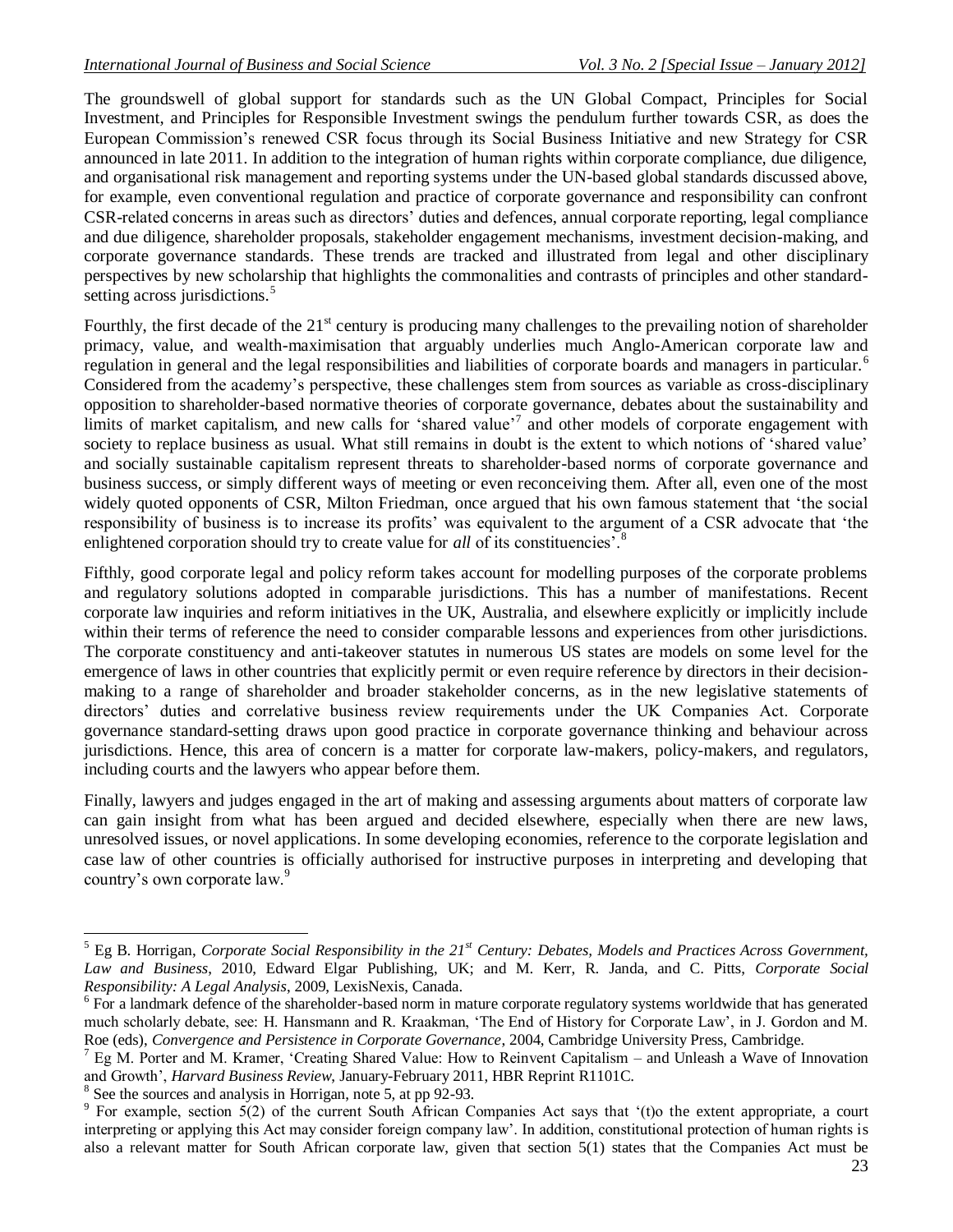Even in mature corporate regulatory systems that share a common transnational heritage and adjudicative methodology as common law systems, commonalities and contrasts in corporate legal problems, courtroom arguments, and judicial outcomes across jurisdictions can be instructive in testing and developing the boundaries of corporate law. This is a matter for judges, barristers, and solicitors seeking to explore the boundaries of corporate law's development and application.

For example, cases in the UK and Australia that have been decided both before and after the passage of the UK Companies Act in 2006 suggest that this practice will continue, whatever differences continue to emerge in the regulation and practice of corporations under each country's unique blend of political, economic, and legal conditions. Indeed, UK cases on corporate law since the enactment of that country's new Companies Act suggest that Australian corporate law might still have something to offer UK courts and those appearing before them on some of the more vexed questions of corporate law under that Act, especially concerning the interests of the company and its shareholders, directors' duties and defences, and the respective responsibilities and roles of boards and management under the law.

#### **Comparative Lessons for UK and Australian Corporate Law**

#### *Similarities between UK and Australian Corporate Law*

Despite emerging differences between UK and Australian law, there is still much for each corporate regulatory system to learn from the other, for the reasons that follow. UK and Australian corporate law and regulation have some similarities. In light of Australia's inheritance from English law and justice, as evidenced by the tendency of courts in each country to refer to decisions of courts in the other country on many critical matters of corporate law, both Australia and the UK share a common tradition of judge-made development of corporate law's fundamental doctrines, whatever different statutory and other inroads now apply in each corporate regulatory system.

Moreover, the progressive globalisation of law through appropriate judicial reference at the national and subnational level to international and foreign law means that UK and Australian courts are also part of a broader enterprise in cross-fertilisation and modelling of approaches to corporate law and its outcomes and reform. This broader enterprise extends beyond the historical commonplace reference to one another's judgments by UK and Australian courts, and even beyond the shared heritage of corporate law doctrines and practices in the broader Commonwealth of Nations.<sup>10</sup> At the very least, it also includes the body of Anglo-American corporate law, an emerging body of comparative CSR-sensitive law both inside and outside corporate law, and a transnational set of policy and regulatory drivers (eg the facilitation of environmental, social, and governance (ESG) considerations in investment decision-making) that are penetrating business conduct and corporate law alike. Such developments raise questions under corporate law about the scope for directors' duties to permit or even require reference to human rights and other stakeholder interests, especially under human rights due diligence and other business reforms signalled by the UN Human Rights Council mandate of Harvard's Professor John Ruggie, as detailed later in this article.

Australia and the UK also both subscribe to shareholder primacy as the foundation of corporate law and governance, at least in comparison with alternative corporate regulatory models such as European-style codetermination or stakeholder pluralism, although shareholder primacy's recent UK manifestation in the legislated policy of ‗enlightened shareholder value' (ESV) has some elements that Australian corporate law lacks. To that extent, the corporate laws of countries such as Australia, the UK, and the USA provide some evidence for what some leading comparative corporate law scholars call a wider transnational convergence on shareholder primacy as the ultimate model for corporate law and practice. $11$ 

interpreted according to its designated purposes which, under section 7, include a purpose to 'promote compliance with the Bill of Rights as provided for in the Constitution, in the application of company law'.

<sup>&</sup>lt;sup>10</sup> Eg A. Capuano, 'The Realist's Guide to Piercing the Corporate Veil: Lessons from Hong Kong and Singapore' (2009) 23 *Australian Journal of Corporate Law* 56.

<sup>&</sup>lt;sup>11</sup> Eg H. Hansmann and R. Kraakman, 'The End of History for Corporate Law', in J. Gordon and M. Roe, eds, *Convergence and Persistence in Corporate Governance*, Cambridge University Press, Cambridge (Mass).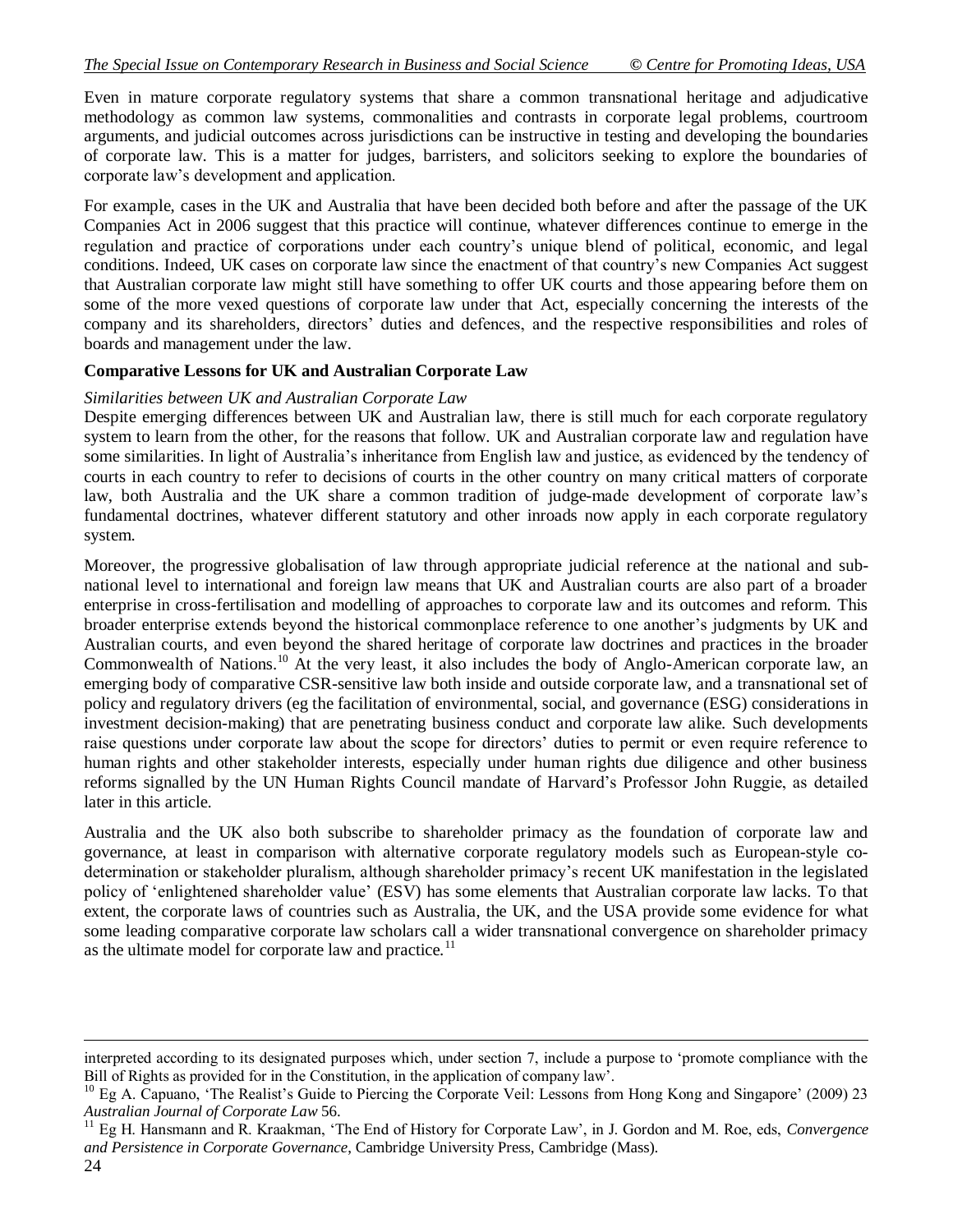In contrast to the prescriptive rule-based approach to corporate governance that characterised the post-Enron approach in the USA, at least as enshrined initially in the Sarbanes-Oxley Act, both Australia and the UK subscribe to a more flexible principle-based approach to corporate governance regulation, although the distinction between the two regulatory approaches cannot be pushed too far.<sup>12</sup> Since the passage of the landmark UK Companies Act in 2006, Australia and the UK both have the law of directors' duties expressed in legislative form. Finally, in the wake of the recent global financial crisis (GFC), together with increased international coordination and harmonisation of approaches to key aspects of corporate and financial regulation, both Australia and the UK are experiencing post-GFC pressures and other developments that continue to put corporate law and its ongoing reform under the microscope.<sup>13</sup>

# *Differences between UK and Australian Corporate Law*

At the same time, future cross-fertilisation of arguments and outcomes in Anglo-Australian corporate law must take account of the significant differences between the UK and Australian positions in the  $21<sup>st</sup>$  century. UK corporate law is subject directly to the influence of EU directives and indirectly to ECHR/UK human rights jurisprudence (through horizontal integration of human rights norms in various fields of law) that remain foreign to Australian corporate law. This can be contrasted with the amenability to foreign, international, and human rights concerns under South African corporate law.

Indeed, despite many ongoing similarities in fundamental doctrines of corporate law, there are also key differences in the legislative wording of directors' duties and defences, directors' reporting obligations, shareholder derivative actions, and other key aspects of corporate governance law and regulation in each country. For example, Australia has a statutory business judgment defence for directors, whereas the UK has no such defence expressly encapsulated in its Companies Act, although there are elements of good faith that are relevant in different ways in each country's treatment of directors' duties and defences. This includes an Australian defence to a director's statutory duty of good faith for the directors of wholly-owned subsidiaries, as well as other business judgment considerations that condition judicial findings of a breach of a directorial duty of care. Nevertheless, the UK now mandates a set of considerations for directors under the duty of loyalty and business review in the UK that Australian corporate law and public inquiries on possible corporate law reform have resisted to this point in time.

Finally, the UK's legislative incorporation of shareholder ratification in the UK Companies Act 2006 overtakes Australian corporate law, where there is no legislative authorisation of shareholder ratification to cure breaches of directors' duties. In Australia, there is therefore residual concern about the capacity of shareholders to excuse what effectively amounts to a breach of statutory duty owed by directors. However, some High Court of Australia dicta also pave the way for shareholder ratification to influence the preconditions for characterising a breach of duty in particular circumstances, as discussed below.

# **Convergence and Divergence in Corporate Governance**

The GFC and its ongoing fall-out in the courts in both countries place the spotlight once again on conceptions and practices of governance. ‗Governance in the broad sense is open for debate – the role of the state, international cooperation, the scope of prudential regulation, the role of boards of directors and in particular risk management procedures and capital adequacy requirements are all being questioned', in the pithy assessment of one leading Anglo-Australian corporate law and governance scholar.<sup>14</sup>

 $\overline{a}$  $12$  The 'comply or explain' (or 'if not, why not') approach to corporate governance regulation in the EU and the UK is exemplified in Australia in the ASX Corporate Governance Council's *Corporate Governance Principles and Recommendations*, last amended in 2010.

<sup>&</sup>lt;sup>13</sup> In the UK, see eg S. Graham, 'Directors' Duties: Current Interpretation and Future Reforms', Wragge & Co, September 2009 (‗The Companies Act 2006 (2006 Act) is not yet three years old. The statutory statement of directors' duties (the statutory statement) is younger still ... There is, nevertheless, already a significant body of 2006 Act-related case law ... There are, at the same time, a number of reform proposals now circulating in the arena of directors' duties that have been stimulated by the ongoing financial crisis. It cannot have escaped anyone's notice that we are, only a decade on from the Company Law Review, barely six years after the Higgs report, at another critical juncture in the regulation of company directors.').

<sup>&</sup>lt;sup>14</sup> J. Farrar, 'The Global Financial Crisis and the Governance of Financial Institutions' (2010) 24 Australian Journal of *Corporate Law* 227.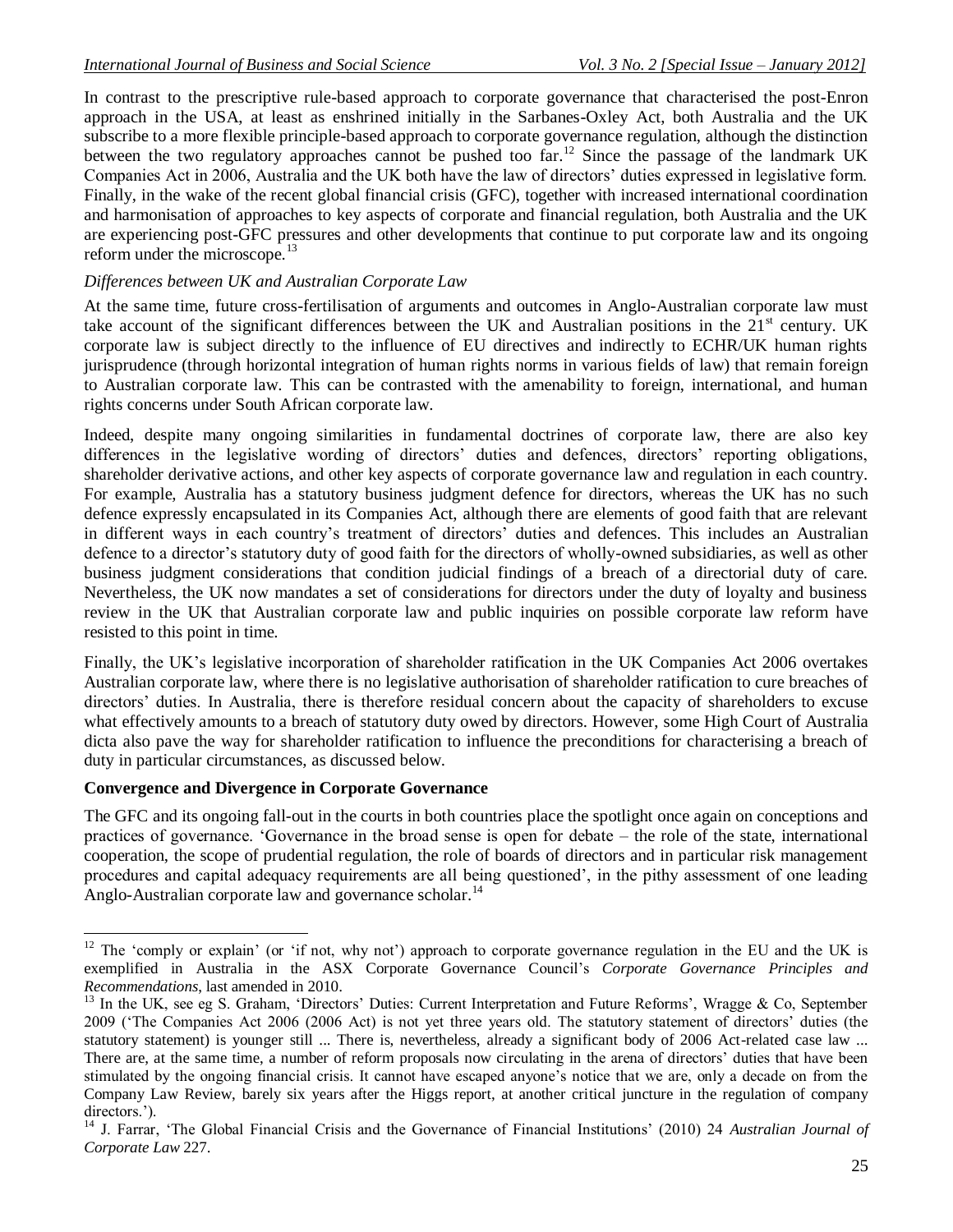As foreshadowed above, recent developments in the UK, Australia, and North America evidence the regulatory trend across jurisdictions towards a closer alignment between CSR and corporate governance. CSR-sensitive considerations are permeating at least some aspects of corporate law across jurisdictions, as well as other aspects of corporate regulation. The old paradigm kept CSR separate and marginalised form the core concerns of corporate law and its relationship to business success, legal standards, and market efficiency as means to the end of social equity, efficiency, and effectiveness.

In other words, CSR in limited forms was perceived and acted upon largely as a voluntary add-on extra, considered largely from a corporation's standpoint alone, disengaged from any real interdependence in wider aspects of societal governance and regulation, ad the first thing to be cut back or thrown overboard in tough financial times.The new paradigm witnesses the integration of CSR within standard business practice, organisational governance, and corporate law and regulation. The European Commission's October 2011 package of measures on responsible business includes an ‗updated definition' of CSR as ‗the responsibility of enterprises for their impacts on society'. Together with its 'new agenda for action' on CSR, this suggests an approach to CSR in the  $21<sup>st</sup>$  century that entails responsibility and accountability for corporate action beyond the baseline of legal compliance.<sup>15</sup>

CSR considerations can be integrated with most or all aspects of corporate governance, regulation, and practice in the following ways:

- (1) CSR preconditions for ongoing corporate existence or entitlements (eg (i) revocable corporate charters (USA); (ii) winding up on public interest grounds; and (iii) international ethical and human rights violations as grounds for investigation and de-listing (eg OMX Nordic Exchange);
- (2) corporate objectives, capacity, and powers (eg (i) not-for-profit Community Investment Corporations (CICs) accommodated as a form of corporate structure in corporations legislation (UK); and (ii) legislated capacity for directors to engage in corporate philanthropy, corporate community investment, and corporate contributions to public affairs and free enterprise (USA));
- (3) official sanctioning of standard-setting authority (eg (i) corporate law's reference to CSR-sensitive auditing, accounting, and other standards and listing rules; and (ii) sanctioning corporate regulatory control of ESG standard-setting);
- (4) directors' and officers' duties/defences (eg explicit or implicit authorisation for directors to consider both shareholder and other stakeholder interests in the UK, Canada, USA, Australia, and elsewhere, notwithstanding other differences between ESV, corporate constituency and anti-takeover laws, and business judgment rules);
- (5) corporate disclosure and reporting obligations (eg (i) employee, environmental, and community factors in UK business review requirements; and (ii) reporting of social, environmental, and related risks as 'material business risks' under Australian corporate governance reporting requirements for listed companies);
- (6) standard-setting for good corporate governance (eg stakeholder engagement mechanisms, such as former UK Combined Code's cross-reference to investment industry guidelines on corporate dialogue with institutional investors on a company's CSR performance, and complementary watchdog and standard-setting roles for non-government organisations (NGOs));
- (7) shareholder/stakeholder intervention and decision-making mechanisms (eg (i) stakeholder/regulator capacity to prevent breaches of corporate law; (ii) shareholder votes on executive remuneration; and (iii) shareholder proposals on environmental, social, and governance (ESG) issues);
- (8) special treatment of key non-shareholder interests (eg (i) employee benefits in corporate liquidation; (ii) longtail corporate liabilities; and (iii) creditor interests approaching insolvency (and otherwise: see *Bell Resources* litigation));
- (9) creation of incentives and removal of disincentives at the policy and regulatory level for socially and environmentally responsible corporate behaviour (eg matching governmental procurement and public approval/licensing conditions to good business compliance and corporate citizenship track records);
- (10) investment promotion and decision-making (eg requirements to accommodate CSR/ESG/SRI criteria in investment decision-making (Australia, UK, and some EU countries));

 $\overline{a}$ <sup>15</sup> A Renewed EU Strategy 2011-2014 for Corporate Social Responsibility, European Commission, COM (2011) 681 final, 25 October 2011.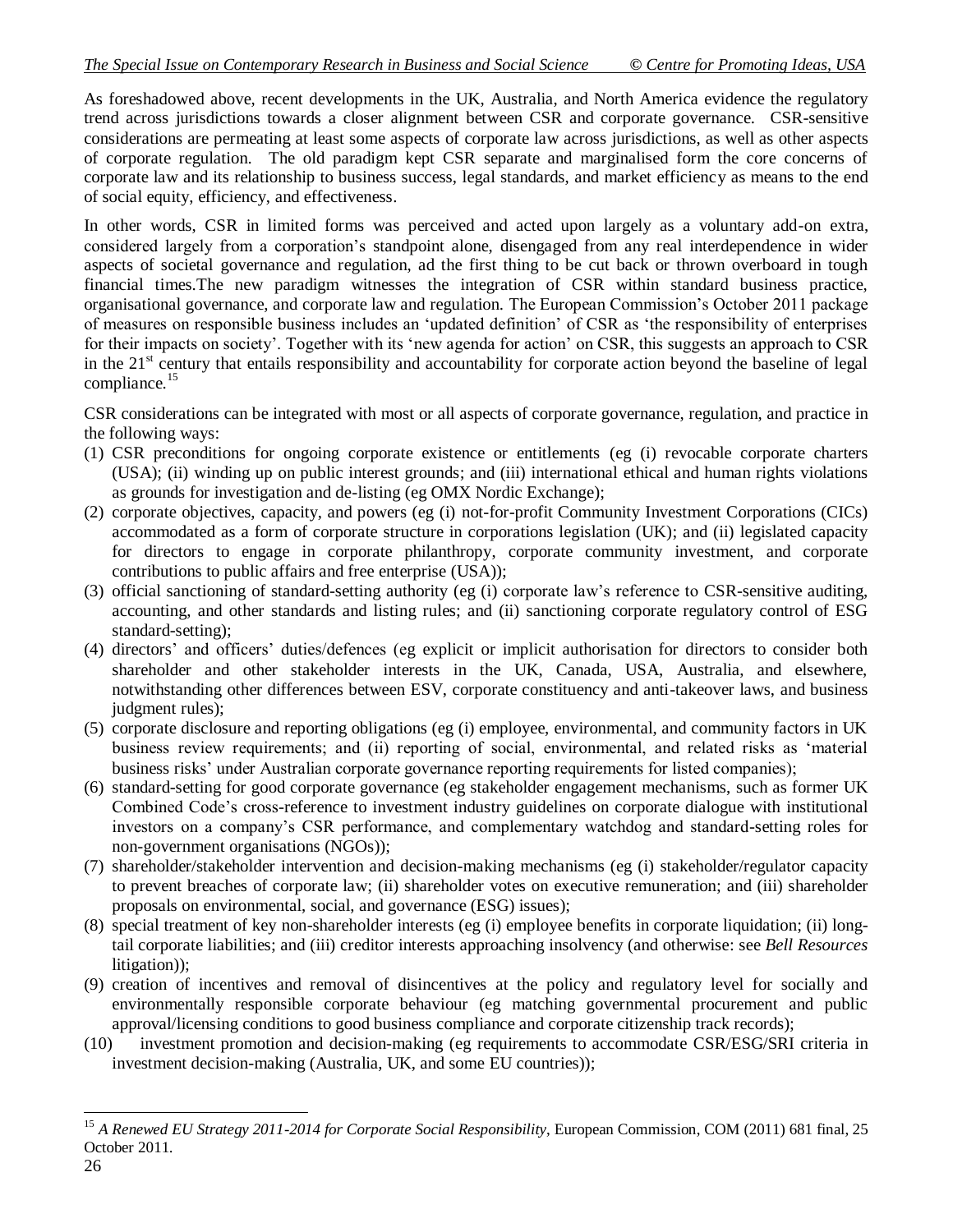- (11) complementary voluntary self-regulation (eg (i) voluntary corporate responsibility/sustainability reports; and (ii) corporate adoption of industry codes of conduct/practice);
- (12) other key laws regulating corporations and CSR (eg (i) favourable taxation/regulatory treatment of socially and environmentally responsible corporations; (ii) unfair contract terms in standard consumer agreements (UK and Australia); (iii) 'licence to operate' issues in securing public approvals/licences for business development projects (eg socio-economic and environmental impact assessments); and (iv) corporate due diligence on legal compliance and risk management (eg human rights due diligence)); and
- (13) prescription of the boundaries, conditions and limitations of liability for corporations in their home jurisdictions of operation for their harmful effects (eg complicity in state-facilitated human rights abuses) in host jurisdictions (eg corporate codes of conduct and foreign direct liability mechanisms for TNCs).

#### **Directors' Duties Under UK and Australian Corporate Law**

 $\overline{a}$ 

For the purpose of understanding what cases on directors' duties and defences might offer by way of comparative guidance for lawyers, judges, and corporate regulators in each jurisdiction, compare and contrast the legislative wording on the two fundamental directors' duties – the duty of loyalty and the duty of care – in each of Australia and the UK. Under long-standing general principles of Anglo-Australian corporate law, there is a distinction between a director's duty of loyalty to the company in serving the company's interests and not their own or someone else's interests, on one hand, and a director's duty to take proper care in exercising company powers, using company resources, and meeting company responsibilities.<sup>16</sup> Both Australian and UK corporate law broadly reflect this position in the different directors' duties now enshrined in legislation in each country, with Australia enshrining the duty of loyalty in its statutory duty of good faith and the UK doing likewise in the duty to promote the company's success, although not in identical terms in either content or applicable defences.

Corporate law experts and commentators in both Australia and the UK readily agree that the legislative statement of directors' duties reflects shareholder primacy and incorporates the pre-existing judge-made law on directors' duties, at least to a significant degree. However, there are lingering questions about how judges might yet interpret some of the new provisions and what difference they make to business practice. Here, the major point of note for a UK audience is that Australian corporate law cases are being referred to for guidance in cases on a range of different matters arising under the new UK Companies Act. For example, Australian cases were considered in the first UK decision to approve a statutory derivative action (*Wishart v Castlecroft Securities Ltd* [2009] CSIH 65) and in one of the first UK decisions to consider the meaning of the directors' duty of loyalty under section 172 and how it relates to notions of ‗the interest of the company' (*Re Southern Counties Fresh Foods Limited* [2008] EWHC 2810). To that extent and more, keeping abreast of Australian arguments and developments is important for UK corporate lawyers, regulators, and judges. Similarly, the continuing reference to English authorities in recent ASIC test cases on directors' duties and defences evidences that this is a two-way street and of just as much significance for Australian law-makers, regulators, and lawyers too.

The GFC and its litigious aftermath for corporate regulators, business leaders, and professional advisers (including corporate lawyers) gives a sharper edge than normal to the unfolding and unresolved issues on directors' duties and related matters in UK and Australian courts. As demonstrated by the series of UK cases since the phased-in operation of the Companies Act, in practice there are key relationships between the provisions on directors' duties and various other provisions relating to corporate governance, in which crucial issues of legislative meaning and practical application continue to arise. In particular, the list of provisions involving direct or indirect reference to directors' duties includes the following:

- (1) the relationship between directors' duties themselves (especially section 172 on the duty to promote the company's success and section 174 on the duty of care, as dictated by section 179's instruction that duties can operate upon one another at the same time);
- (2) the business review (under section 417) as a resource for shareholders and others in monitoring directors' compliance with their duties under section 172 (see section 417(2));
- (3) preconditions for shareholder derivative actions (under sections 260-269), including preconditions relating to the how a person complying with the duty under section 172 would view the claim and also the possibility of shareholder ratification (under section 263(3));

<sup>16</sup> See J. Farrar, *Corporate Governance: Theories, Principles and Practice*, 3rd ed, 2008, Melbourne: Oxford University Press, at pp 108-109.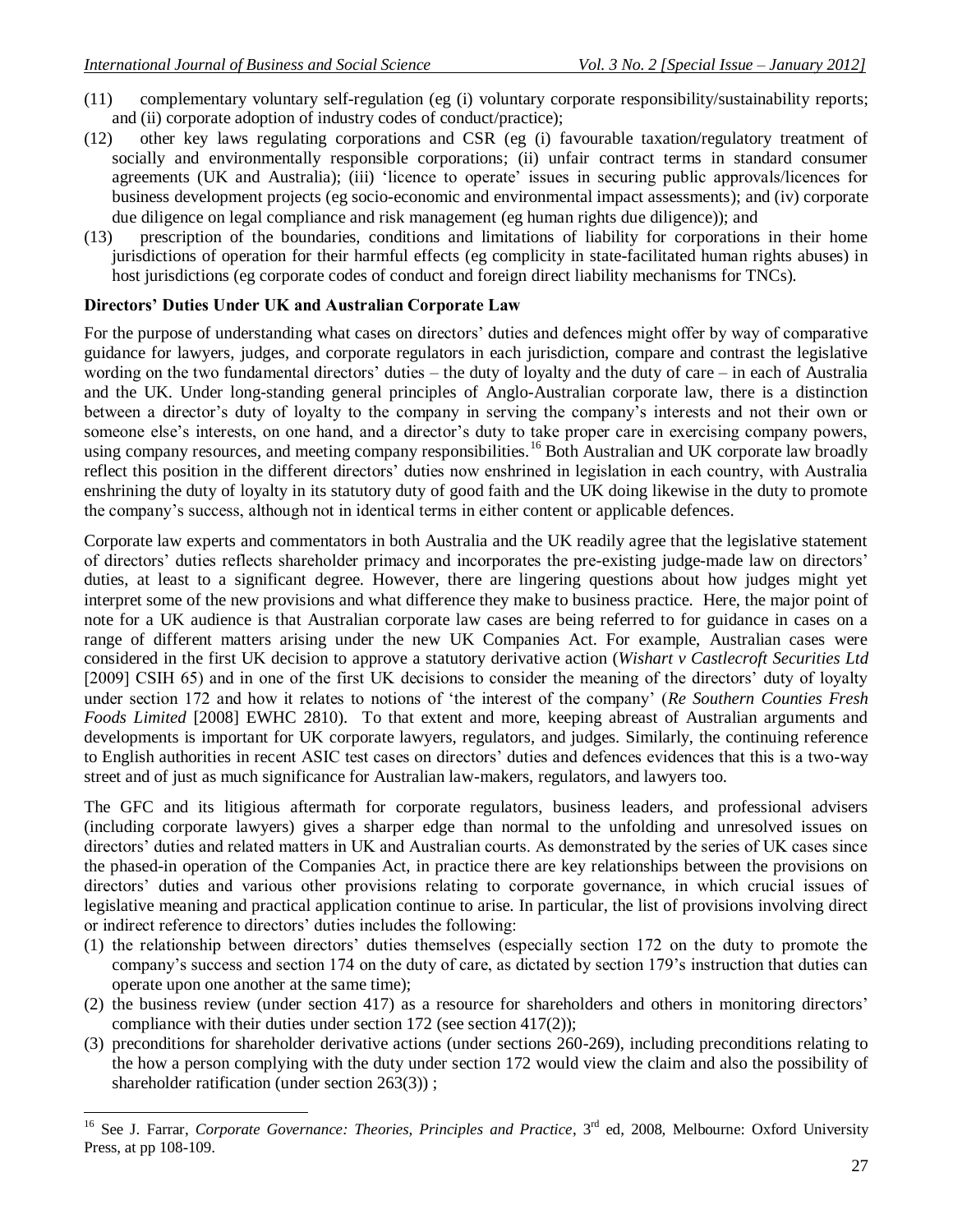- (4) the uses and limits of shareholder ratification of breaches of directors' duties (under section 239);
- (5) petitions against unfairly prejudicial conduct (under section 994), perhaps even raising questions about staying within the bounds of corporate and directorial power under section 171 or properly fulfilling directors' duties under section 172 and other provisions; and
- (6) exercises of power (and fulfilment of duties) by directors' in binding the company to contracts with corporations and others who deal with the company (eg sections 39, 40, 43, and 44).

Against that background, the new legislative statement of directors' duties of loyalty and care under the new UK Companies Act 2006 can usefully be compared and contrasted in the discussion that follows with their counterparts in Australian corporate law in the Corporations Act 2001 (Cth). For reference here and elsewhere in this paper's discussion of directors' duties, section 172 of the UK Companies Act says:

#### **172. Duty to promote the success of the company**

- (1) A director of a company must act in the way he considers, in good faith, would be most likely to promote the success of the company for the benefit of its members as a whole, and in doing so have regard (amongst other matters) to—
	- (a) the likely consequences of any decision in the long term,
	- (b) the interests of the company's employees,
	- (c) the need to foster the company's business relationships with suppliers, customers and others,
	- (d) the impact of the company's operations on the community and the environment,
	- (e) the desirability of the company maintaining a reputation for high standards of business conduct, and
	- (f) the need to act fairly as between members of the company.
- (2) Where or to the extent that the purposes of the company consist of or include purposes other than the benefit of its members, subsection (1) has effect as if the reference to promoting the success of the company for the benefit of its members were to achieving those purposes.
- (3) The duty imposed by this section has effect subject to any enactment or rule of law requiring directors, in certain circumstances, to consider or act in the interests of creditors of the company.

The equivalent duty of loyalty in Australia is enshrined in section 181 of the Australian Corporations Act 2001, which says:

#### **Good faith--civil obligations**

#### **Good faith--directors and other [officers](http://www.austlii.edu.au/au/legis/cth/consol_act/ca2001172/s416.html#officer)**

- (1) A [director](http://www.austlii.edu.au/au/legis/cth/consol_act/ca2001172/s9.html#director) or other [officer](http://www.austlii.edu.au/au/legis/cth/consol_act/ca2001172/s416.html#officer) of a [corporation](http://www.austlii.edu.au/au/legis/cth/consol_act/ca2001172/s9.html#corporation) must exercise their powers and discharge their duties:
	- (a) in good faith in the best [interests](http://www.austlii.edu.au/au/legis/cth/consol_act/ca2001172/s601waa.html#interest) of the [corporation;](http://www.austlii.edu.au/au/legis/cth/consol_act/ca2001172/s9.html#corporation) and
		- (b) for a proper purpose.
- Note 1: This subsection is a [civil penalty provision](http://www.austlii.edu.au/au/legis/cth/consol_act/ca2001172/s9.html#civil_penalty_provision) (see section [1317E\).](http://www.austlii.edu.au/au/legis/cth/consol_act/ca2001172/s1317e.html)
- Note 2: [Section](http://www.austlii.edu.au/au/legis/cth/consol_act/ca2001172/s187.html) 187 [deals](http://www.austlii.edu.au/au/legis/cth/consol_act/ca2001172/s9.html#deal) with the situation of [directors](http://www.austlii.edu.au/au/legis/cth/consol_act/ca2001172/s9.html#director) of wholly-owned subsidiaries.
- (2) A [person](http://www.austlii.edu.au/au/legis/cth/consol_act/ca2001172/s761a.html#person) who is [involved in](http://www.austlii.edu.au/au/legis/cth/consol_act/ca2001172/s761a.html#involved_in) a contravention of subsection (1) contravenes this subsection.
- Note 1: [Section](http://www.austlii.edu.au/au/legis/cth/consol_act/ca2001172/s79.html) 79 defines *[involved](http://www.austlii.edu.au/au/legis/cth/consol_act/ca2001172/s9.html#involved)* .
- Note 2: This subsection is a [civil penalty provision](http://www.austlii.edu.au/au/legis/cth/consol_act/ca2001172/s9.html#civil_penalty_provision) (see section [1317E\).](http://www.austlii.edu.au/au/legis/cth/consol_act/ca2001172/s1317e.html)

A defence to breach of this duty is available to directors of wholly-owned subsidiaries, under section 187 of the Australian Corporations Act 2001, as follows:

#### **Directors of wholly-owned subsidiaries**

A [director](http://www.austlii.edu.au/au/legis/cth/consol_act/ca2001172/s9.html#director) of a [corporation](http://www.austlii.edu.au/au/legis/cth/consol_act/ca2001172/s9.html#corporation) that is a wholly-owned subsidiary of a [body corporate](http://www.austlii.edu.au/au/legis/cth/consol_act/ca2001172/s1276.html#body_corporate) is taken to act in good faith in the best [interests](http://www.austlii.edu.au/au/legis/cth/consol_act/ca2001172/s601waa.html#interest) of the subsidiary if:

- (a) the [constitution](http://www.austlii.edu.au/au/legis/cth/consol_act/ca2001172/s9.html#constitution) of the subsidiary expressly authorises the [director](http://www.austlii.edu.au/au/legis/cth/consol_act/ca2001172/s9.html#director) to act in the best [interests](http://www.austlii.edu.au/au/legis/cth/consol_act/ca2001172/s601waa.html#interest) of the [holding company;](http://www.austlii.edu.au/au/legis/cth/consol_act/ca2001172/s9.html#holding_company) and
- (b) th[e director](http://www.austlii.edu.au/au/legis/cth/consol_act/ca2001172/s9.html#director) acts in good faith in the best [interests](http://www.austlii.edu.au/au/legis/cth/consol_act/ca2001172/s601waa.html#interest) of the [holding company;](http://www.austlii.edu.au/au/legis/cth/consol_act/ca2001172/s9.html#holding_company) and
- (c) the subsidiary is not [insolvent](http://www.austlii.edu.au/au/legis/cth/consol_act/ca2001172/s9.html#insolvent) at the time the [director](http://www.austlii.edu.au/au/legis/cth/consol_act/ca2001172/s9.html#director) acts and does not become [insolvent](http://www.austlii.edu.au/au/legis/cth/consol_act/ca2001172/s9.html#insolvent) because of the [director'](http://www.austlii.edu.au/au/legis/cth/consol_act/ca2001172/s9.html#director)s act.

In terms of a director's duty of care, section 174 of the UK Companies Act 2006 says:

# **174. Duty to exercise reasonable care, skill and diligence**

(1) A director of a company must exercise reasonable care, skill and diligence.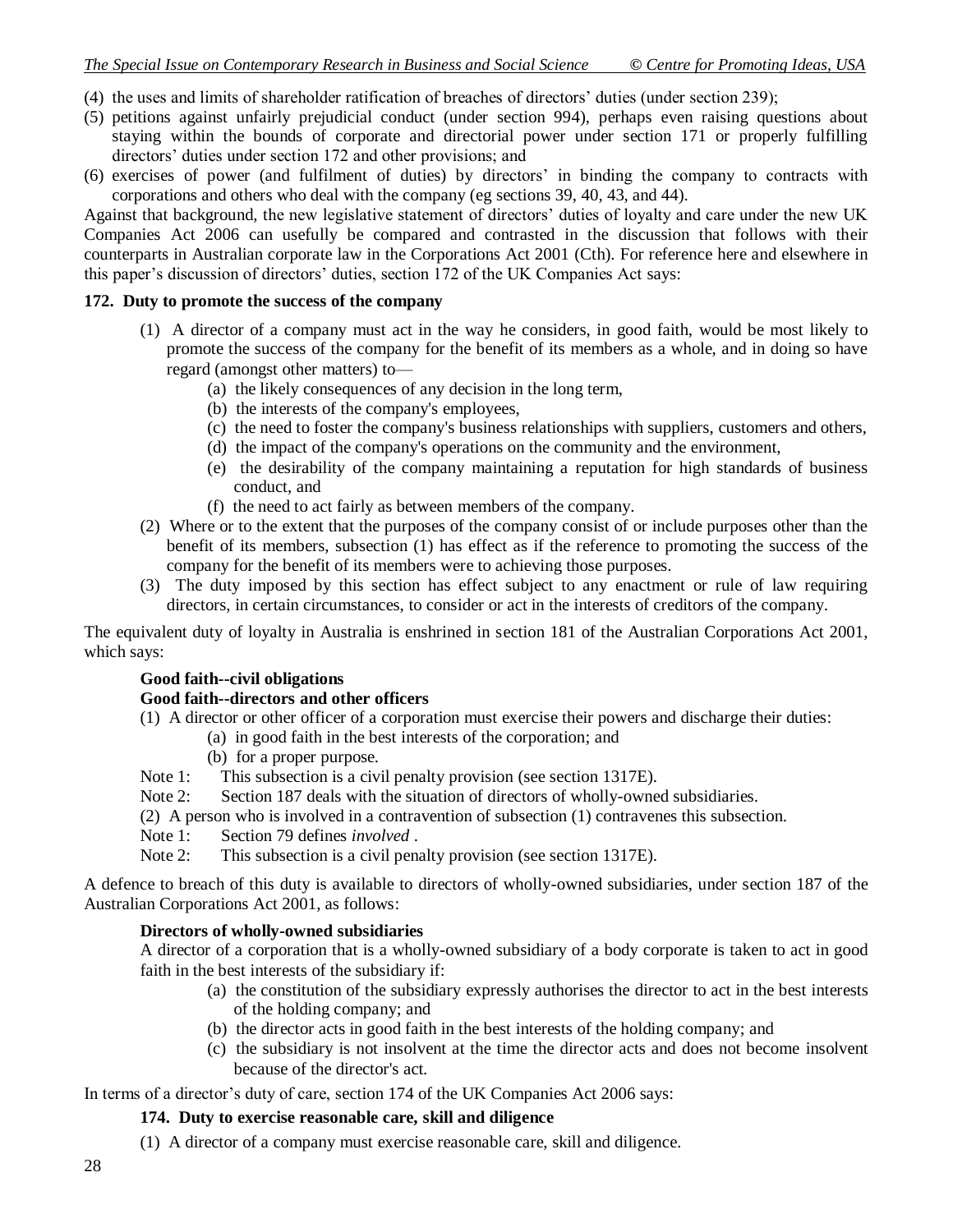- (2) This means the care, skill and diligence that would be exercised by a reasonably diligent person with—
	- (a) the general knowledge, skill and experience that may reasonably be expected of a person carrying out the functions carried out by the director in relation to the company, and
	- (b) the general knowledge, skill and experience that the director has.

The equivalent Australian duty of care and diligence, and its correlative statutory business judgment defence, are enshrined in section 180 of the Corporations Act 2001, as follows:

### **Care and diligence--civil obligation only**

#### **Care and diligence--directors and other [officers](http://www.austlii.edu.au/au/legis/cth/consol_act/ca2001172/s416.html#officer)**

- (1) A [director](http://www.austlii.edu.au/au/legis/cth/consol_act/ca2001172/s9.html#director) or other [officer](http://www.austlii.edu.au/au/legis/cth/consol_act/ca2001172/s416.html#officer) of a [corporation](http://www.austlii.edu.au/au/legis/cth/consol_act/ca2001172/s9.html#corporation) must exercise their powers and discharge their duties with the degree of care and diligence that a reasonable [person](http://www.austlii.edu.au/au/legis/cth/consol_act/ca2001172/s761a.html#person) would exercise if they:
	- (a) were a [director](http://www.austlii.edu.au/au/legis/cth/consol_act/ca2001172/s9.html#director) or [officer](http://www.austlii.edu.au/au/legis/cth/consol_act/ca2001172/s416.html#officer) of a [corporation](http://www.austlii.edu.au/au/legis/cth/consol_act/ca2001172/s9.html#corporation) in the [corporation'](http://www.austlii.edu.au/au/legis/cth/consol_act/ca2001172/s9.html#corporation)s circumstances; and
	- (b) occupied the office held by, and had the same responsibilities within the [corporation](http://www.austlii.edu.au/au/legis/cth/consol_act/ca2001172/s9.html#corporation) as, the [director](http://www.austlii.edu.au/au/legis/cth/consol_act/ca2001172/s9.html#director) or [officer.](http://www.austlii.edu.au/au/legis/cth/consol_act/ca2001172/s416.html#officer)

Note: This subsection is a [civil penalty provision](http://www.austlii.edu.au/au/legis/cth/consol_act/ca2001172/s9.html#civil_penalty_provision) (see section [1317E\).](http://www.austlii.edu.au/au/legis/cth/consol_act/ca2001172/s1317e.html)

[Business judgment](http://www.austlii.edu.au/au/legis/cth/consol_act/ca2001172/s180.html#business_judgment) rule

- (2) A [director](http://www.austlii.edu.au/au/legis/cth/consol_act/ca2001172/s9.html#director) or other [officer](http://www.austlii.edu.au/au/legis/cth/consol_act/ca2001172/s416.html#officer) of a [corporation](http://www.austlii.edu.au/au/legis/cth/consol_act/ca2001172/s9.html#corporation) who makes a [business judgment](http://www.austlii.edu.au/au/legis/cth/consol_act/ca2001172/s180.html#business_judgment) is taken to meet the requirements of subsection (1), and their equivalent duties at common law and in equity, in respect of the [judgment](http://www.austlii.edu.au/au/legis/cth/consol_act/ca2001172/s9.html#judgment) if they:
	- (a) make the [judgment](http://www.austlii.edu.au/au/legis/cth/consol_act/ca2001172/s9.html#judgment) in good faith for a proper purpose; and
	- (b) do not [have](http://www.austlii.edu.au/au/legis/cth/consol_act/ca2001172/s9.html#have) a material [personal](http://www.austlii.edu.au/au/legis/cth/consol_act/ca2001172/s761a.html#person) [interest](http://www.austlii.edu.au/au/legis/cth/consol_act/ca2001172/s601waa.html#interest) in the subject matter of the [judgment;](http://www.austlii.edu.au/au/legis/cth/consol_act/ca2001172/s9.html#judgment) and
	- (c) inform themselves about the subject matter of the [judgment](http://www.austlii.edu.au/au/legis/cth/consol_act/ca2001172/s9.html#judgment) to the extent they reasonably believe to be appropriate; and
	- (d) rationally believe that the [judgment](http://www.austlii.edu.au/au/legis/cth/consol_act/ca2001172/s9.html#judgment) is in the best [interests](http://www.austlii.edu.au/au/legis/cth/consol_act/ca2001172/s601waa.html#interest) of the [corporation.](http://www.austlii.edu.au/au/legis/cth/consol_act/ca2001172/s9.html#corporation)

The [director's](http://www.austlii.edu.au/au/legis/cth/consol_act/ca2001172/s9.html#director) or [officer'](http://www.austlii.edu.au/au/legis/cth/consol_act/ca2001172/s416.html#officer)s belief that the [judgment](http://www.austlii.edu.au/au/legis/cth/consol_act/ca2001172/s9.html#judgment) is in the best [interests](http://www.austlii.edu.au/au/legis/cth/consol_act/ca2001172/s601waa.html#interest) of the [corporation](http://www.austlii.edu.au/au/legis/cth/consol_act/ca2001172/s9.html#corporation) is a rational one unless the belief is one that no reasonable [person](http://www.austlii.edu.au/au/legis/cth/consol_act/ca2001172/s761a.html#person) in their position would [hold.](http://www.austlii.edu.au/au/legis/cth/consol_act/ca2001172/s9.html#hold)

Note: This subsection only operates in relation to duties under this section and their equivalent duties at common law or in equity (including the duty of care that arises under the common law principles governing [liability](http://www.austlii.edu.au/au/legis/cth/consol_act/ca2001172/s1371.html#liability) for negligence)--it does not operate in relation to duties under any other provision of this Act or under any other laws.

(3) In this section:

*"business judgment"* means any [decision](http://www.austlii.edu.au/au/legis/cth/consol_act/ca2001172/s1317a.html#decision) to take or not take action in respect of a matter relevant to the business operations of the [corporation.](http://www.austlii.edu.au/au/legis/cth/consol_act/ca2001172/s9.html#corporation)

# **'Test Case' Issues and Practical Implications under the UK Companies Act 2006**

# *The Bounded Socialisation of Directors' Duties in the UK and Elsewhere*

The future legal and practical ramifications of the UK's new approach to directors' duties, business reviews, and other corporate governance aspects are significant enough to warrant a whole chapter in my recent book on CSR, entitled *Corporate Social Responsibility in the 21<sup>st</sup> Century: Debates, Models and Practices Across Government, Law and Business*. More broadly, whatever the ongoing impact in their own right of the corporate law reforms contained in the UK Companies Act 2006, they also form part of the body of comparative corporate law and regulation generally and emerging CSR-sensitive law and regulation in particular, for the purposes of regulatory modelling, legal interpretation, and academic critique. Reflecting on a series of recent legal and regulatory developments concerning both corporate governance generally and CSR in particular across Europe, North America, and Australasia, my book offers this summary of the ongoing transnational project in sensitizing boardroom obligations to  $CSR$ :<sup>17</sup>

In short, we are witnessing the bounded socialization of corporate obligations generally and directors' duties in particular across all of these jurisdictions, in one shape or another. This trend is one of ‗socialization' because of the stakeholder-sensitivity it introduces, and yet ‗bounded' because of the limits imposed upon it through various shareholder-orientated mechanisms.

 $17$  Horrigan, note 5, at p 198.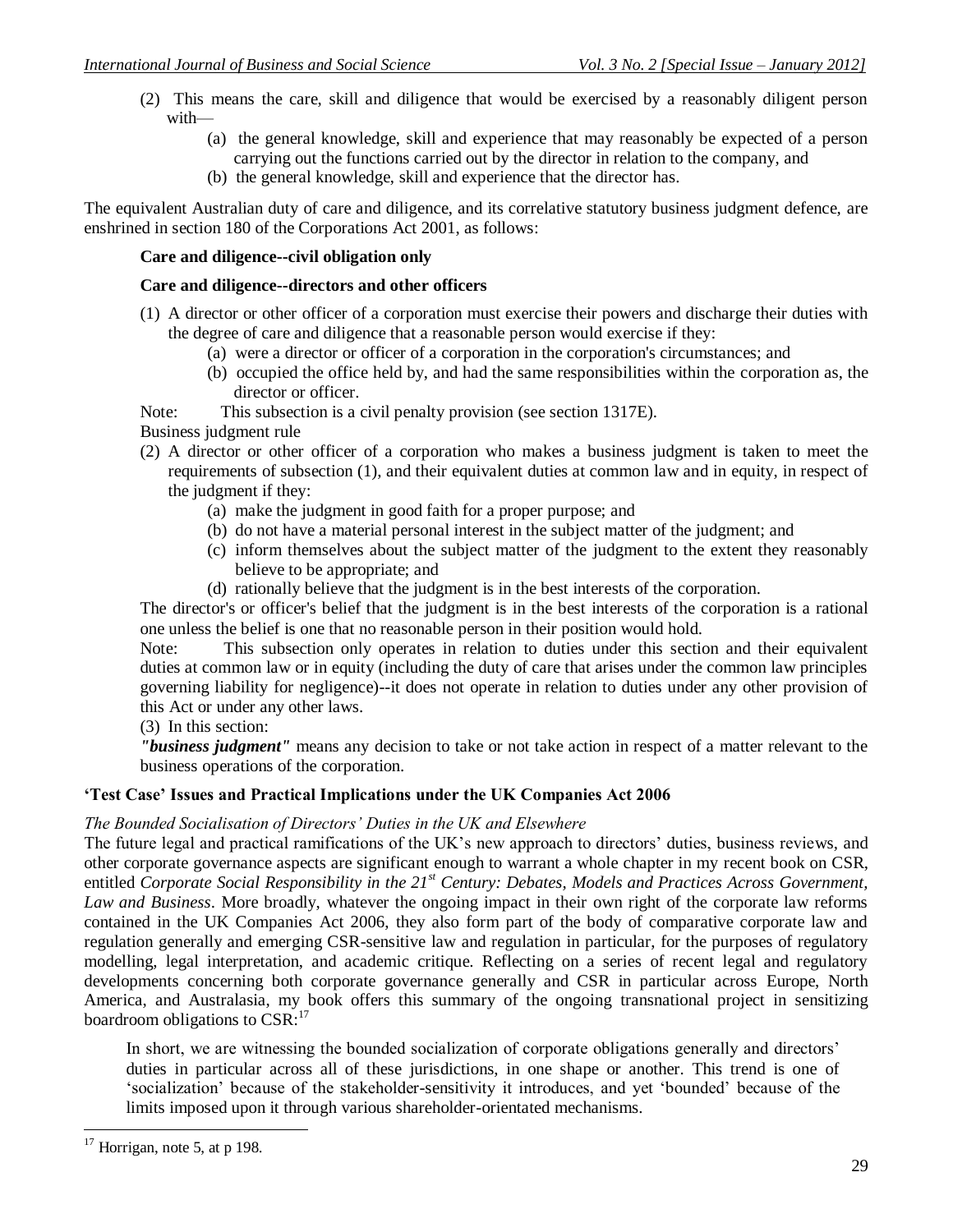Still, the debate is no longer over *whether* but *how* boardroom decision-making and reporting should accommodate a company-specific balance of shareholder, non-shareholder and societal considerations, *and* to what ends. The law regulating the obligations, liabilities and reporting requirements confronting company directors is a strong driver and moderator of socially responsible corporate behaviour. As experienced corporate lawyer and corporate responsibility advocate Robert Hinkley notes, what each jurisdiction puts into the content of directors' duties offers a critical point of leverage in bringing about necessary changes in both boardroom conduct and wider corporate behaviour.

At the same time, we are yet to see a paradigm shift in the orientation and content of corporate law and regulation, towards a vision of corporate governance, responsibility and sustainability, for TNCs in particular, that fully accommodates corporate, societal and global concerns *as they relate to* the corporation. (original emphasis)

#### *Potential Impact Upon Boardroom Practice*

Some quarters of the legal and business communities in the UK might have returned to a 'business as usual' mindset after fears of a spate of new litigation and increased judicial second-guessing of directors proved to be unfounded, at least in the first few years of the new Companies Act's operation. However, any such complacency underplays the unexplored potential for test case issues to arise in corporate advice and enforcement proceedings, the unresolved issues even under pre-existing general corporate law, and the impact of both upon boardroom practice.

UK opinion remains divided on how much the new regime of directors' duties really changes things in law or practice, although perhaps it is still early days in legal time, given that few cases have yet tested all possible avenues under the new regime. Referring to Professor Birds' suggestion that ‗(o)n the whole it is thought that the effect of s 172 is more likely to be educational rather than in any sense restrictive and that business decisions taken in good faith will not be any more easily challengeable than they were before this provision existed', Professor Alcock offers a slightly different view:

The present author is slightly less sanguine [and] is not as certain as the CLRSG that the pre-existing common law bona fide duty was one purely based on 'enlightened shareholder value' ... The statutory provision is clearly focused on shareholder supremacy. As for the listed other interests, these may almost give rise to a Catch-22 for directors. If directors pay too much attention to one of these interests (creditors, employees, the environment, etc) they may be challenged for being in breach of the primary duty towards shareholders. If they ignore any of these interests and that proves disastrous for the company, they may be challenged for breach of their duty to exercise reasonable care, skill and diligence.

Australian judges and commentators have weighed in on the debate about the new UK regime for directors' duties too. Commenting on the UK reform to directors' duties in the 2006 Companies Act, especially the pivotal duty of loyalty, former Australian judge and corporate law expert, Bob Austin, says:  $18$ 

It seems likely that the reform will have an effect on boardroom process. Directors will have to be sure that their consideration of the effect of their decisions on the six matters listed in [section 172] is duly and adequately minuted. It remains to be seen whether corporate decision-making

will be affected in any substantive way.

One of the members of the UK's CLR Steering Group, Lady Justice Arden, has commented publicly on how the necessary decision-making considerations listed in legislative form under section 172 might need to be brought to the attention of directors and recorded in a suitable form to meet any later challenge to their decisions, as  $follows: <sup>19</sup>$ 

The relevant matters are often set out in the papers presented to the board of directors, and directors will generally be able to rely on such papers having been properly prepared. Board minutes are always important, and it would be sensible for directors to ensure that the minutes identify the relevant considerations for the purpose of section 172 (2). However, where there are board papers, the minutes can often do this by reference to the board papers.

<sup>&</sup>lt;sup>18</sup> R. Austin, 'Commentary by Justice RP Austin: Australian Company Law Reform and the UK Companies Bill', in R. Austin (ed), *Company Directors and Corporate Social Responsibility: UK and Australian Perspectives*, 2007, Ross Parsons Centre of Commercial, Corporate, and Taxation Law Monograph Series, at p 9.

<sup>19</sup> Lady Justice M. Arden, ‗Companies Act 2006 (UK): A New Approach to Directors' Duties' (2007) 81 *Australian Law Journal* 162 at 168.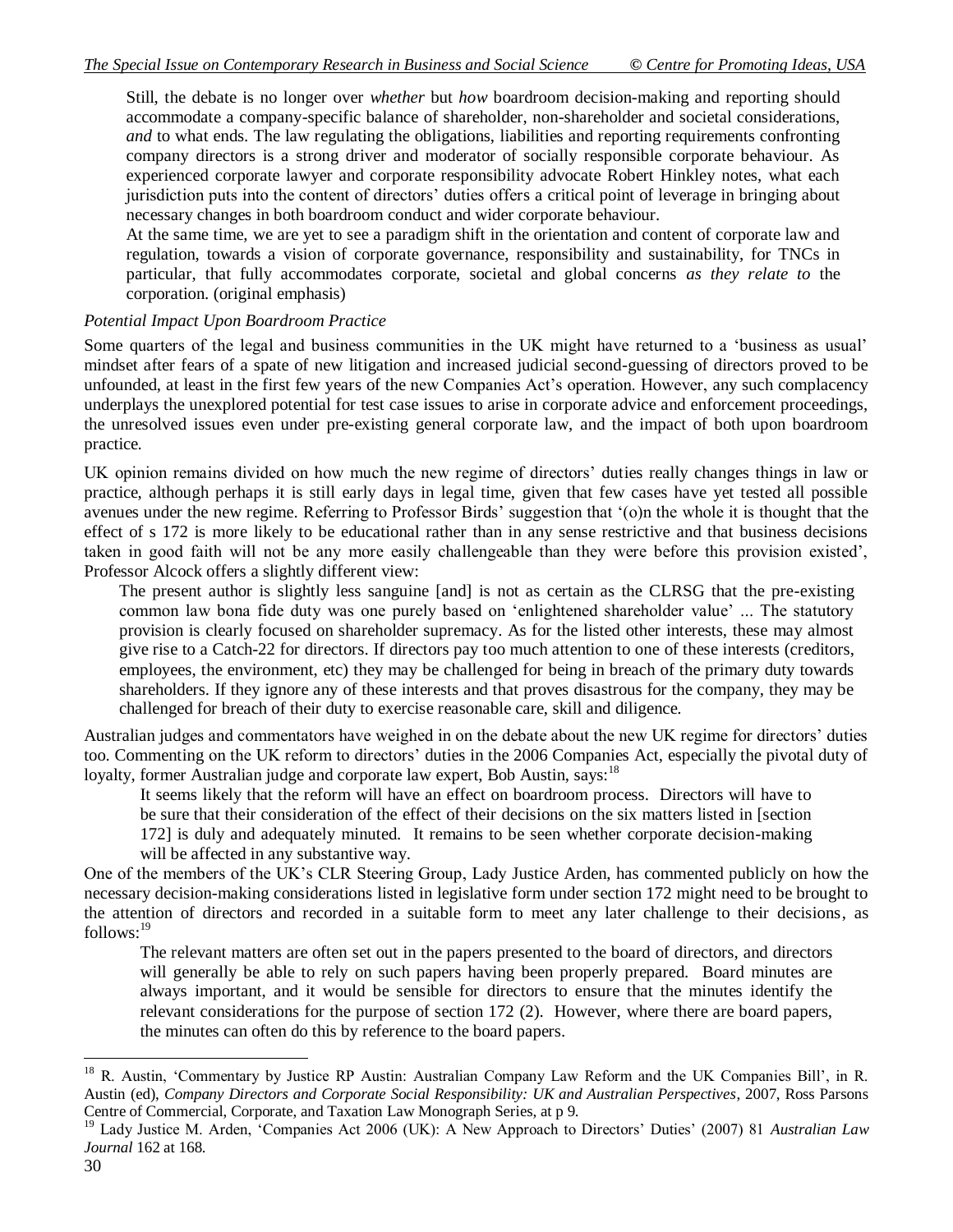Citing early fears of a ‗compliance-driven' approach to the exercise of directors' duties rather than one based on making good faith judgments, lawyer Alex Kay foresees the possibility of ‗greater pressure on directors, at the least, a bigger procedural burden, leading to lengthier board minutes that seek to evidence that the board has indeed taken the various factors into account'.<sup>20</sup> As indicated in the paper by the co-speaker at the seminar that led to this article, the experience of company directors and those who advise and represent them in UK courts might reflect different experiences, especially at this early stage of the new law's interpretation and application.<sup>21</sup> Developing case law will determine whether courts interpret this new statutory framework for a form of due process in boardroom decision-making in procedural or more substantive ways. In any case, there are a number of hurdles to non-shareholders being able to use these provisions to challenge boardroom decisions or to sue directors.<sup>22</sup>

In the relevant chapter of *Corporate Social Responsibility in the 21st Century: Debates, Models and Practices Across Government, Law and Business*, I try to summarise the potential implications for UK directors' duties as follows:<sup>23</sup>

A less obvious and yet far more dangerous stalking horse for directors lurks in the shadows of the statutory duties of loyalty and care. Although non-shareholders who are harmed by corporate actions face considerable obstacles ... in seeking to engage courts in sanctioning directors on due process grounds, circumstances can arise in which the statutory framework of decision-making factors points in a direction that bolsters claims by shareholders, liquidators or the company itself against directors. The framework makes explicit the possibility of corporate loss caused by a breach of duty being attributable to failures by directors to act earlier rather than later in addressing significant risks, to place and assess properly all designated matters on the corporate risk radar, to manage and consider all relevant information and drivers relevant to corporate success, and to exercise due care and diligence in doing so.

... This prospect is enhanced by the legitimacy afforded now to non-financial drivers of business success and the different factors that they place on the corporate risk radar, as accepted by the UK Parliament in framing business review and reporting requirements. In other words, directors might face the twin possibilities that section 172 not only imposes a new order of informational and risk assessment for directors, but also makes it easier rather than harder for boardroom failures in complying with the legislatively mandated considerations to be connected in retrospect to a company's financial losses. At the very least, the combined effect of legislatively designating particular factors relating to business success, and then mandating their consideration in boardroom decision-making, affords those who are looking to sue directors with new pegs on which to hang their arguments.

#### **Australian Lessons on Directors' Duties and Shareholder Ratification**

What does Australian statutory and non-statutory corporate law have to offer such debates? Even allowing for the growing divide between UK and Australian law generally and each country's corporate legislation in particular, Australian precedent has something to offer on some of these issues and more, for those lawyers, judges, and regulators who keep abreast of Anglo-Australian developments. Some key areas for comparison and contrast in transposing and translating judicial lessons across the two jurisdictions are:

- (1) the common underlying Anglo-Australian corporate law rationales of loyalty, proper purposes, care, and corporate best interests, notwithstanding differences in the legislative expressions giving effect to those rationales in directors' duties;
- (2) the common background of legislated statements of directors' duties being drawn from equivalent duties under the general law, notwithstanding differences in the use to be made of the principles underlying those equivalent duties;
- (3) the common impact of business judgment elements upon the preconditions for judicial determination of a breach of the directorial duty of care, notwithstanding the additional presence of a more extensive statutory business judgment defence in only one of the two jurisdictions;

 $\overline{a}$  $^{20}$  A. Kay, 'United Kingdom', Comment, IFLR Supplement, 2006, at p 51.

<sup>&</sup>lt;sup>21</sup> B. Hubble, 'Directors' Duties and Liabilities: Where Are We Now and Where Are We Going – A Talk by Ben Hubble QC', paper presented at Lloyds in London on 15 November 2010, as part of Four New Square's seminar on *Directors' Duties and Liabilities: Where Are We Now and Where Are We Going?*'.

 $22$  Horrigan, note 5, at pp 251-255.

 $23$  Horrigan, note 5, at pp 254-255.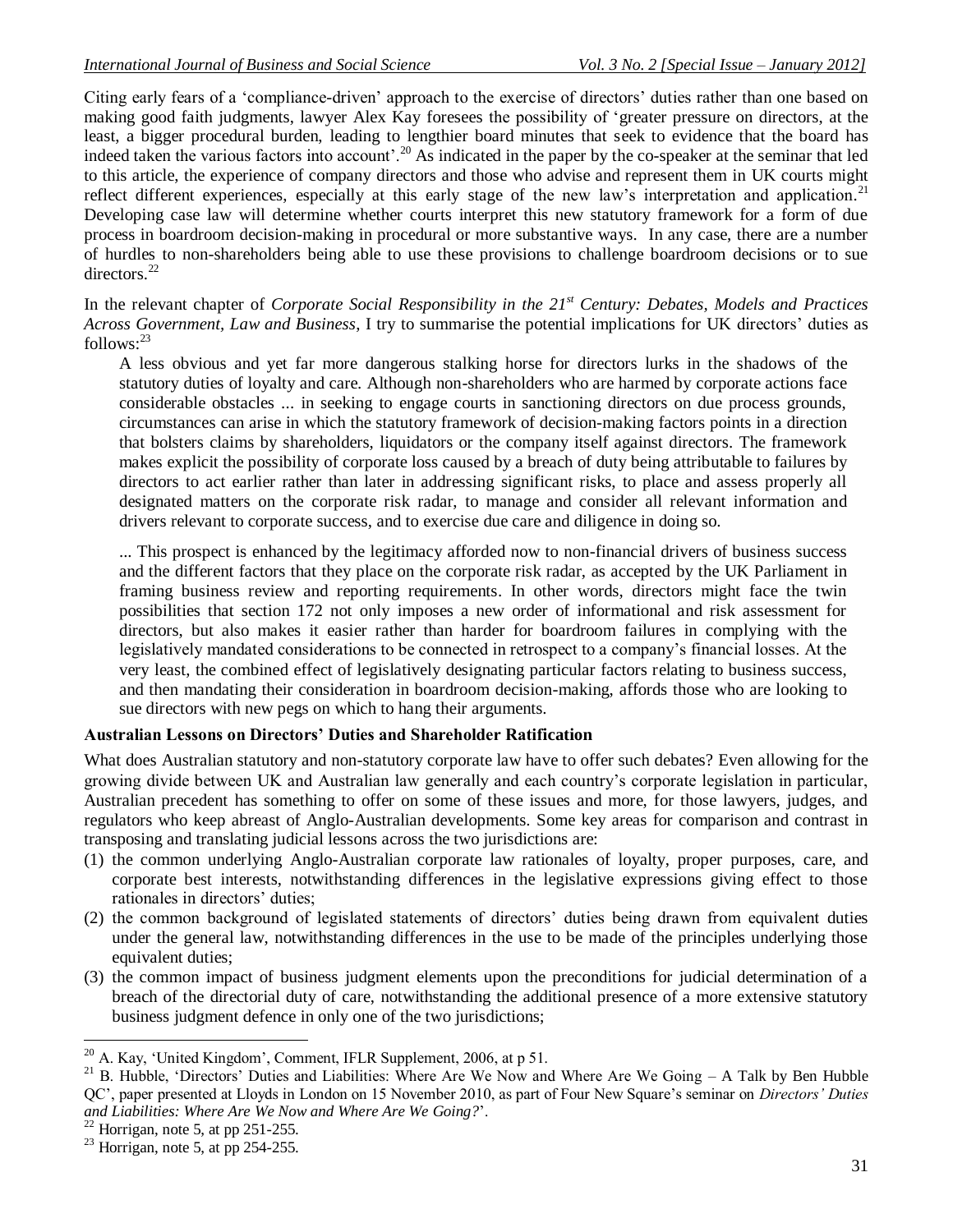- (4) the capacity for directors under the corporate law in each jurisdiction to make decisions in the company's interest by reference to relevant shareholder and non-shareholder considerations, with additional legal force added through their mandatory consideration under UK law;
- (5) the limits and preconditions of informed shareholder consent for ratification of boardroom decisions under the general corporate law, as maintained in both jurisdictions; and
- (6) the interactions between directors' duties, shareholder ratification, and creditors' interests, both inside and outside insolvency contexts (see further below).

For example, notwithstanding other modifications to the position under general corporate law in the legislated ratification power in section 239 of the UK Companies Act,<sup>24</sup> the outcome in the UK decision, *Franbar Holdings Ltd v Patel* [2008] EWHC 1534, confirms the commonsense (although occasionally commercially inconvenient) result that shareholder ratification must be exercised within some legal limits, which are preserved under the ratification power (see section 239(7)). Similarly, where the formal steps for ratification have not been taken, any residual room for arguing implicit ratification or, alternatively, acquiescence by shareholders would need to accommodate Justice Austin's caveats in the *ASIC v Rich* trial judgment in 2009 that ‗great caution needs to be exercised ... where there is not a precise coincidence between shareholders and directors', especially since 'there is no principle of law short of the doctrine of unanimous assent that would allow the informal acquiescence of a majority of shareholders to have the same effect as a formal resolution at a properly convened general meeting'.

The High Court of Australia's decision in *Angas Law Services Pty Ltd (In Liquidation) v Carabelas* [2005] HCA 23 offers some guidance on the meaning of 'the best interests of the company' and how shareholder approval or ratification might bear upon the propriety of what might otherwise amount to a breach of duty. Indeed, in a couple of passages in this High Court decision that repay careful reading for anyone in either country involved in advice or litigation surrounding directors' duties in situations of near or actual insolvency, Justices Bill Gummow and Ken Hayne bring together questions of directors' duties, self-interested ratification by director-shareholders, creditors' interests, and piercing the corporate veil in a remarkably distilled way, as follows:<sup>25</sup>

The starting point must be the general duty of a director to act in the best interests of the company. The best interests of the company will depend on various factors including solvency. In *Kinsela v Russell Kinsela Pty Ltd (In Liq)*, Street CJ said:

In a solvent company the proprietary interests of the shareholders entitle them as a general body to be regarded as the company when questions of the duty of directors arise. If, as a general body, they authorise or ratify a particular action of the directors, there can be no challenge to the validity of what the directors have done. But where a company is insolvent the interests of the creditors intrude. They become prospectively entitled, through the mechanism of liquidation, to displace the power of the shareholders and directors to deal with the company's assets. It is in a practical sense their assets and not the shareholders' assets that, through the medium of the company, are under the management of the directors pending either liquidation, return to solvency, or the imposition of some alternative administration.

Nothing said in *Macleod v The Queen* suggests the contrary. It was decided in *Macleod* that the "consent" of a single shareholder company could not cure what otherwise would be a breach of s [173](http://www.austlii.edu.au/au/legis/nsw/consol_act/ca190082/s173.html) of the [Crimes Act 1900](http://www.austlii.edu.au/au/legis/nsw/consol_act/ca190082/) (NSW). [Section](http://www.austlii.edu.au/au/legis/nsw/consol_act/ca190082/s173.html) 173 created an offence where a director or officer of a body corporate fraudulently took or applied any of the property of the body corporate for his own use or benefit, or for any use or purpose other than that of the body corporate. Gleeson CJ, Gummow and Hayne JJ said:

The self-interested 'consent' of the shareholder, given in furtherance of a crime committed against the company, cannot be said to represent the consent of the company.

In the present case, the mortgage was granted by ALS whilst it was solvent and at a time when there appeared to be no real chance of insolvency … Further, the granting of the mortgage was authorised by the shareholders of ALS. The combination of these two factors, solvency and authorisation, indicates that the standards of propriety expected of the directors was not breached. How might all of this have at least some modelling relevance for the inevitable arguments that will still arise about the scope and limits of shareholder ratification under section 239 of the UK Companies Act 2006?

 $\overline{a}$ <sup>24</sup> S. Graham, 'Directors' Duties: Current Interpretation and Future Reforms', Wragge & Co, September 2009.

 $25$  [2005] HCA 23 at [67]-[69].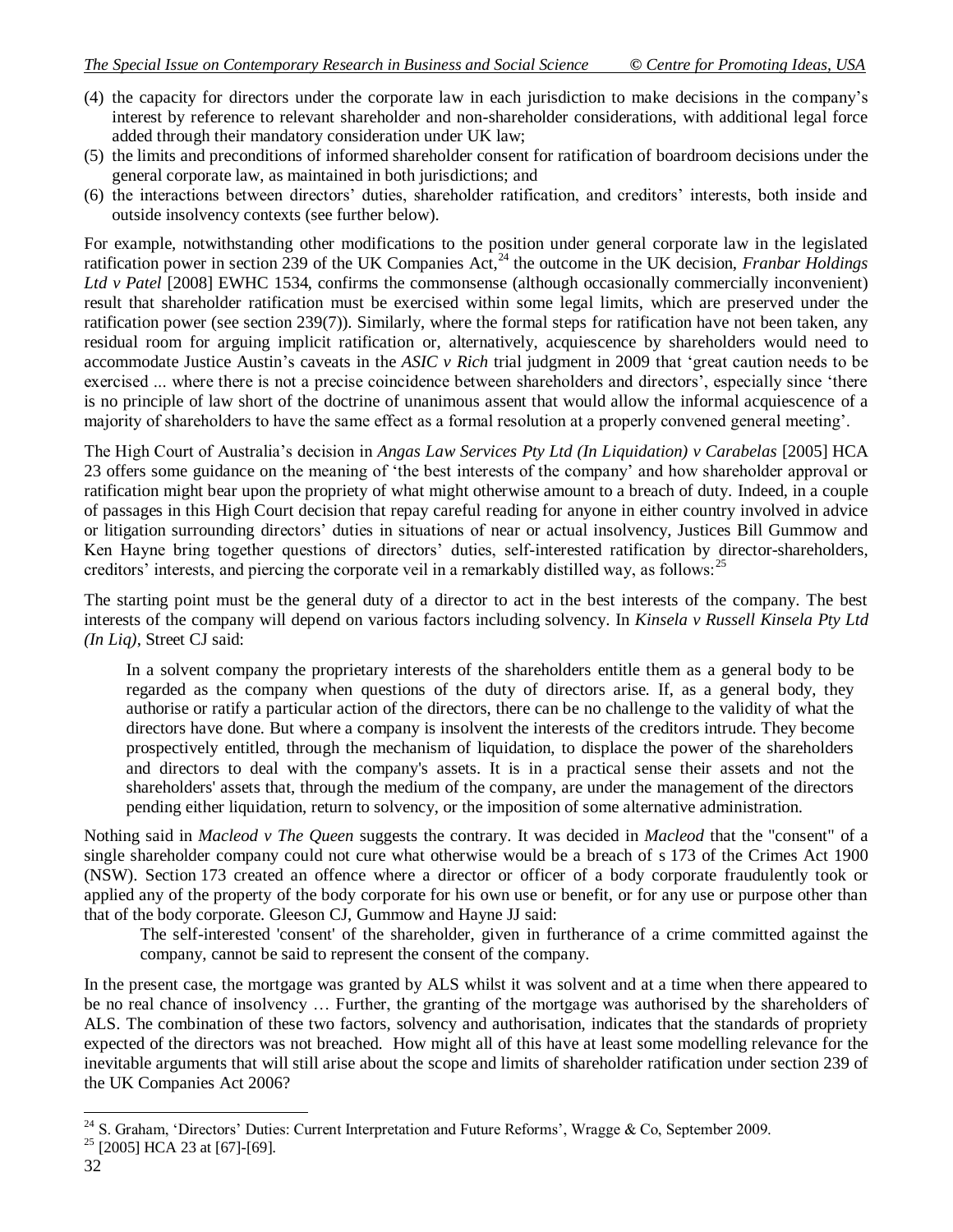First, as noted in other commentary on this provision, it codifies and modifies the position of shareholder ratification under the general law. Secondly, section 239(7) contains an important qualification: ‗This section does not affect any other enactment or rule of law imposing additional requirements for valid ratification or any rule of law as to acts that are incapable of being ratified by the company'. Importantly, this could be the locus of arguments about what directors must do to show that the consent of ratifying shareholders is fully informed, the limits on shareholder ratification in situations of near or actual insolvency under the general or statutory law, the position of conflicted directors, and the practical impact of this course of action in transactional circumstances, such as shareholder ratification of finance and security arrangements in corporate groups whose transactions raise controversial issues of conflicts of interest, disproportional corporate benefit, and other problems. Finally, as these High Court of Australia dicta reveal, shareholder approval can prevent a breach of duty from arising in the first place.

# **Australian and Canadian Lessons on Directors' Duties and the Interests of Creditors**

The ongoing need for consideration of the relationship between directors' duties and creditors' interests under UK corporate law arises because of the terms and reservations of the duty of loyalty in section 172 of the UK Companies Act. In particular, section 172(3) says: 'The duty imposed by this section has effect subject to any enactment or rule of law requiring directors, in certain circumstances, to consider or act in the interests of creditors of the company'. Is there a duty to creditors that they can enforce and are there other ways in which their interests might need consideration by directors too? Such a question also tests the legitimacy and boundaries of shareholder-based accounts of corporations, because of the possible dissonance in such business-threatening circumstances between the best interests of each of the shareholders, creditors, employees, and the corporation as a sustainable business enterprise.

Recent Anglo-Australian law has insights to offer on this level too. In *Spies v The Queen* [2000] HCA 43, relying upon an earlier judgment by Justice Gummow, Justices Gaudron, McHugh, Gummow, and Hayne cut through the confusion in some earlier UK, Australian, and New Zealand cases about duties owed to creditors, in terms that have ongoing relevance in UK corporate law too, especially in light of section 172(3) of the UK Companies Act. This confusion arises whenever there is unnecessary conflation of the question of whether directors directly or indirectly owe creditors any independent and enforceable duty with the question of the conditions under which directors can or must consider the interests of creditors in fulfilling their directors' duties owed to the company. In the words of the majority judgment of the High Court of Australia, a director's duty to consider creditor interests at or near insolvency is still a duty owed to (and enforceable by) the company or those who stand lawfully in its shoes; it is never to be conceptualised in any sense as a duty owed to (and enforceable by) creditors

in their own right: $^{26}$ 

It is true that there are statements in the authorities, beginning with that of Mason J in *Walker v Wimborne*, which would suggest that ... the appellant, as one of its directors, owed a duty to that company to consider the interests of the creditors and potential creditors of the company in entering into transactions on behalf of the company. *Walker v Wimborne* was an appeal by a liquidator against the dismissal of his misfeasance summons brought against former directors under s 367B of the Companies Act (NSW). Statements in this and other cases came within Professor Sealy's description of:

words of censure directed at conduct which anyway comes within some well-established rule of law, such as the law imposing liability for misfeasance, the expropriation of corporate assets or fraudulent preference.

Hence the view that it is "extremely doubtful" whether Mason J "intended to suggest that directors owe an independent duty directly to creditors." To give some unsecured creditors remedies in an insolvency which are denied to others would undermine the basic principle of pari passu participation by creditors.

# In *Re New World Alliance Pty Ltd; Sycotex Pty Ltd v Baseler*, Gummow J pointed out:

It is clear that the duty to take into account the interests of creditors is merely a restriction on the right of shareholders to ratify breaches of the duty owed to the company. The restriction is similar to that found in cases involving fraud on the minority.

 $26$  [2000] HCA 43 at [93]-[95].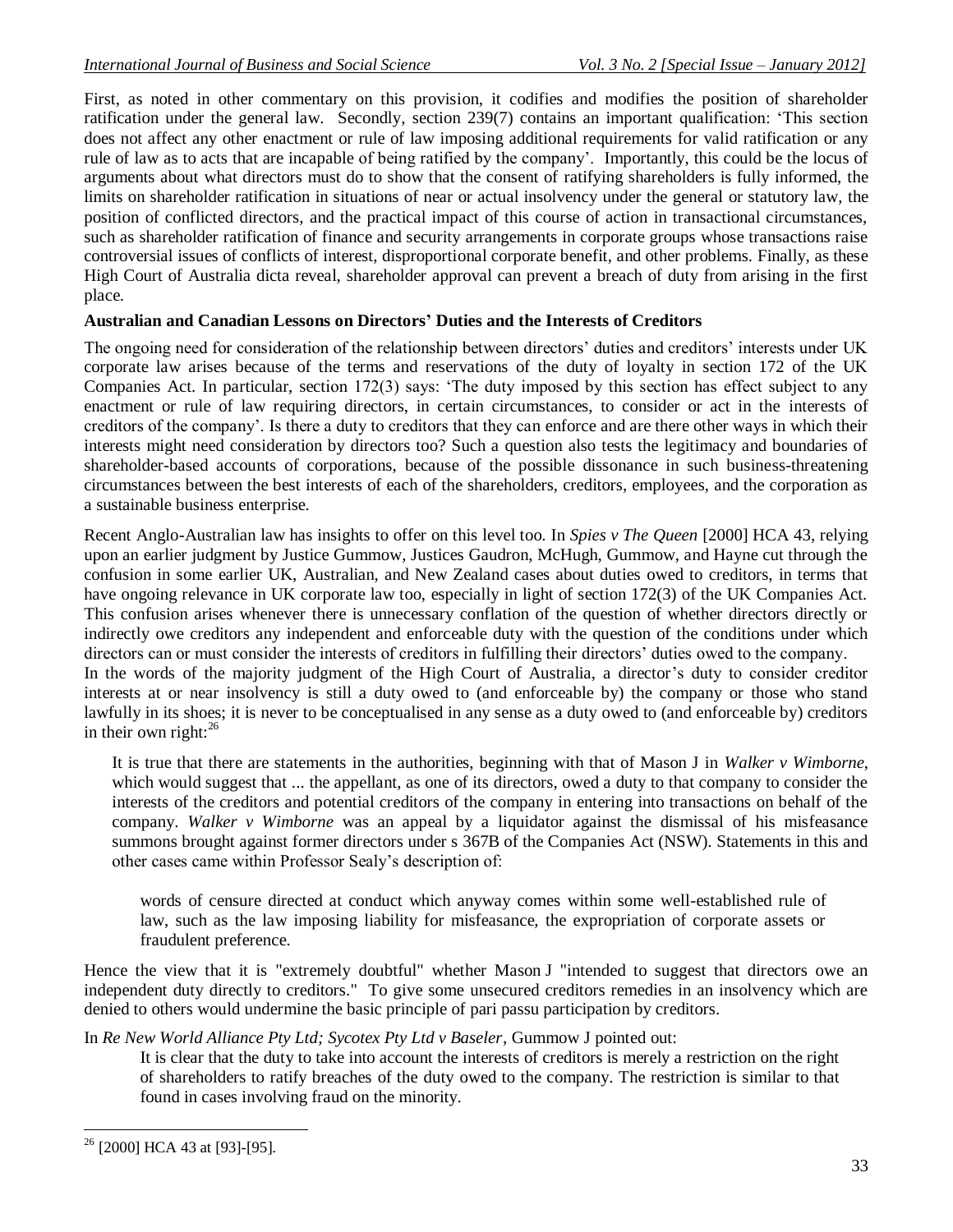Where a company is insolvent or nearing insolvency, the creditors are to be seen as having a direct interest in the company and that interest cannot be overridden by the shareholders. This restriction does not, in the absence of any conferral of such a right by statute, confer upon creditors any general law right against former directors of the company to recover losses suffered by those creditors ... The result is that there is a duty of imperfect obligation owed to creditors, one which the creditors cannot enforce save to the extent that the company acts on its own motion or through a liquidator.

In so far as remarks in *Grove v Flavel* suggest that the directors owe an independent duty to, and enforceable by, the creditors by reason of their position as directors, they are contrary to principle and later authority and do not correctly state the law.

In practice, of course, UK creditors can use other avenues (eg wrongful trading provisions of the UK Insolvency Act) to bring home claims against directors of insolvent companies, rendering much of this discussion academic. Moreover, UK law now has an interesting interplay between the law on directors' duties and defences under the Companies Act, the law on insolvent trading, and the treatment of negligence in corporate contexts under the principles of the Compensation Act.

Still, the High Court of Australia's clinical evisceration of any lingering fuzziness surrounding the idea of directors' duties being owed to creditors as a particular constituency should put that idea to rest, if anyone ever attempts to develop the law in that direction through the avenue technically left open under section 172(3). At the very least, the High Court of Australia's current line of thinking matches and reinforces where UK law has also finally landed on this issue, in terms of the basis of the requirement under the general corporate law for directors to consider creditors' interests at or near insolvency – summarised in *Palmer's Company Law: Annotated Guide* as follows:

The scope of the common law duty requiring directors to consider the interests of creditors is more controversial. Cases support a variety of propositions but the better accepted view is that a duty is owed by directors to the company (and not to the creditors themselves: *Kuwait Asia Bank EC v National Mutual Life Nominees Ltd* [1991] 1 AC 187 at 217 PC; *Yukong Line Ltd v Rendsburg Investments Corp (No 2)* [1998] 1 WLR 294), and this duty requires directors of insolvent or borderline insolvent companies to have regard to the interests of the company's creditors (*West Mercia Safetyware Ltd v Dodd* [1988] BCLC 250 CA). The duty does not seem to require directors to act to the best advantage of creditors, but merely not to act in a way that would leave the creditors in a worse position than on liquidation (*Weldfab Engineers Ltd, Re* [1990] BCLC 833. Hoffmann J). Although the duty is relatively easy to state, the boundary between acceptable entrepreneurial risk-taking and unacceptable breaches of duties to creditors in the lead up to insolvency is not clear-cut, especially without the benefit of hindsight (*Facia Footwear Ltd v Hinchcliffe* [1998] BCLC 218 at 228).

Nevertheless, there are residual issues here about what the duty to the company requires by way of taking account of creditors' interests in different circumstances, what the duty requires at different points along the trajectory towards insolvency, and what directors must do to avoid harming creditors' interests in light of the options available to them. One of the most recent, detailed, and boundary-pushing discussions of such issues in the Australian context appears in the judgment of Justice Owen – previously head of the HIH Commission of Inquiry – in *The Bell Group Ltd (In Liq) v Westpac Banking Corporation (No 9)* [2008] WASC 239. As this case focused upon the security taken from a financially pressured corporate group as part of a work-out, it contains lessons and arguments for post-GFC litigation on a variety of issues related to boardroom decisions, including questions of corporate benefit in third party corporate security contexts, when the duty to take account of creditors' interests arises and what it means, and both recipient and accessory liability under the rule in *Barnes v Addy*. This longrunning Bell Group litigation arose from the 1989-1990 economic downturn, and the judgment raised concerns amongst commercial lawyers about the precise scope of the obligation upon directors to consider creditor interests and for what purposes, as part of their directors' duties when a company nears or arrives at insolvency.<sup>27</sup> Canadian corporate law also contains important insights on these questions.

 $\overline{a}$ <sup>27</sup> Allens Arthur Robinson, *Focus: Insolvency & Restructuring – November 2008*, 'The Bell Group Litigation – The Lessons Learned'.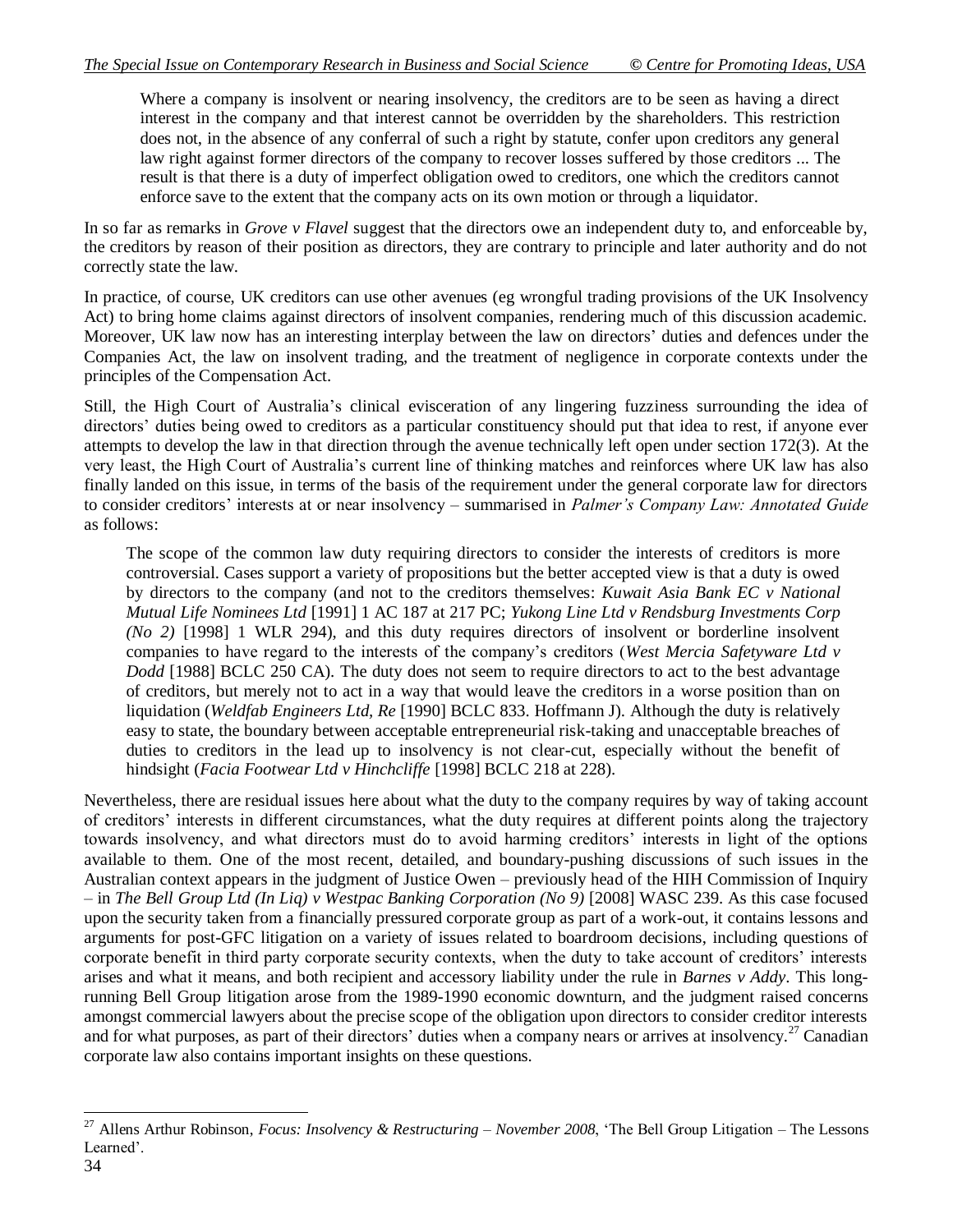Notwithstanding the possible reading of other Anglo-Commonwealth cases to adjust the duty of directors somewhere towards or at the insolvent end of the corporate lifeline, judicial authority at the highest level in Canada affirms that ‗(t)he directors' fiduciary duty does not change when a corporation is in the nebulous "viscinity of insolvency"<sup>28</sup> Following on from its landmark and explicit recognition in *Peoples Department Stores Inc (Trustee of) v Wise* 2004 SCC 68 (CanLII) that directors' duties are not owed directly to creditors but that directors nevertheless are entitled to take the interests of creditors into account as part of meeting their duties to the company, the Supreme Court of Canada further summarised the general Canadian position on directors' duties and creditors' interests in *BCE Inc v 1976 Debentureholders* 2008 SCC 69 (CanLII) at [38]-[42]as follows:

The fiduciary duty of the directors to the corporation is a broad, contextual concept. It is not confined to short-term profit or share value. Where the corporation is an ongoing concern, it looks to the long-term interests of the corporation. The content of this duty varies with the situation at hand. At a minimum, it requires the directors to ensure that the corporation meets its statutory obligations. But, depending on the context, there may also be other requirements. In any event, the fiduciary duty owed by directors is mandatory; directors must look to what is in the best interests of the corporation.

In *Peoples Department Stores*, this Court found that although directors must consider the best interests of the corporation, it may also be appropriate, although not mandatory, to consider the impact of corporate decisions on shareholders or particular groups of stakeholders. As stated by Major and Deschamps JJ., at para. 42:

We accept as an accurate statement of law that in determining whether they are acting with a view to the best interests of the corporation it may be legitimate, given all the circumstances of a given case, for the board of directors to consider, *inter alia*, the interests of shareholders, employees, suppliers, creditors, consumers, governments and the environment. As will be discussed, cases dealing with claims of oppression have further clarified the content of the fiduciary duty of directors with respect to the range of interests that should be considered in determining what is in the best interests of the corporation, acting fairly and responsibly.

In considering what is in the best interests of the corporation, directors may look to the interests of, *inter alia*, shareholders, employees, creditors, consumers, governments and the environment to inform their decisions. Courts should give appropriate deference to the business judgment of directors who take into account these ancillary interests, as reflected by the business judgment rule. The "business judgment rule" accords deference to a business decision, so long as it lies within a range of reasonable alternatives: see *Maple Leaf Foods Inc. v. Schneider Corp*. [1998 CanLII 5121 \(ON C.A.\),](http://www.canlii.org/en/on/onca/doc/1998/1998canlii5121/1998canlii5121.html) (1998), 42 O.R. (3d) 177 (C.A.); *Kerr v. Danier Leather Inc.*, [2007 SCC 44 \(CanLII\),](http://www.canlii.org/en/ca/scc/doc/2007/2007scc44/2007scc44.html) [2007] 3 S.C.R. 331, 2007 SCC 44. It reflects the reality that directors, who are mandated under s. 102(1) of the *CBCA* to manage the corporation's business and affairs, are often better suited to determine what is in the best interests of the corporation. This applies to decisions on stakeholders' interests, as much as other directorial decisions.

Normally only the beneficiary of a fiduciary duty can enforce the duty. In the corporate context, however, this may offer little comfort. The directors who control the corporation are unlikely to bring an action against themselves for breach of their own fiduciary duty. The shareholders cannot act in the stead of the corporation; their only power is the right to oversee the conduct of the directors by way of votes at shareholder assemblies. Other stakeholders may not even have that.

To meet these difficulties, the common law developed a number of special remedies to protect the interests of shareholders and stakeholders of the corporation. These remedies have been affirmed, modified and supplemented by the *CBCA*.

The Canadian Supreme Court's view in the earlier case of *Peoples Department Stores v Wise* arguably supports an 'enterprise value' conception of corporations,<sup>29</sup> in the sense that 'the phrase the "best interests of the corporation" should be read not simply as the "best interests of the shareholders" [because] (f)rom an economic perspective, the "best interests of the corporation" means the maximisation of the value of the corporation'.<sup>30</sup>

 $\overline{a}$ <sup>28</sup> *Peoples Department Stores Inc (Trustee of) v Wise* 2004 SCC 68 at [46].

<sup>&</sup>lt;sup>29</sup> J. Sheahan, 'Directors' Duties in the Zone of Insolvency', T. C. Beirne School of Law Seminar Series, 2009, Brisbane.  $30$  2004 SCC 68 at [42].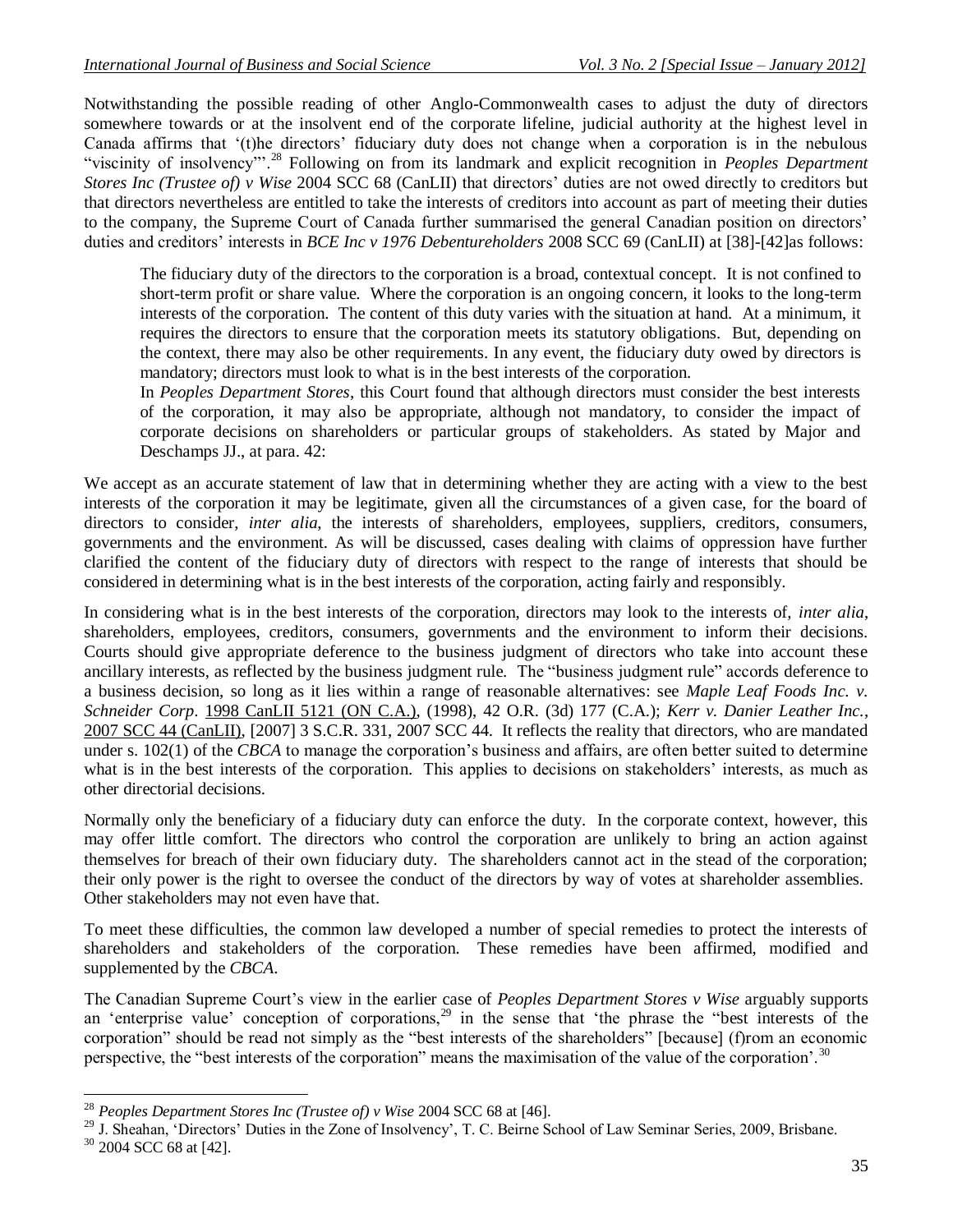These two statements of high-level judicial authority from Canada also have CSR implications, in terms of the correlation between fulfilment of directors' duties and the range of stakeholder interests that might be considered by directors, including 'shareholders, employees, *creditors*, consumers, governments and the environment' (emphasis added).

In short, despite some earlier confusion, Anglo-Commonwealth law seems to be coalescing around the following broad propositions, at least as a matter of general corporate law:

- (1) Directors' duties are owed to the company and not to creditors directly;
- (2) Directors are entitled to consider creditors' interests in fulfilling their duty to the company, and might be required to do so, depending upon the circumstances;
- (3) The general corporate law allows directors some leeway in making their ‗business judgments' about the company's best interests, including accommodation where necessary of the interests of creditors in any action or decision taken by the directors;
- (4) Given that the consideration of creditors' interests forms part of the directors' duties to the company, such consideration is not necessarily confined to circumstances of actual or impending insolvency; and
- (5) Special considerations govern the relation between directors' duties, shareholder interests, and creditor interests in insolvency situations under the general law, such as the inability of shareholder ratification to cure a breach of directors' duties that might prejudice creditors when the company is insolvent.

In light of these propositions, it is possible to crystallise the following propositions about the relation between the directors' duty of loyalty and creditors' interests under section 172 of the UK Companies Act 2006:

- (1) To the extent that they are implicit in the listed considerations for directors in section  $172$  (eg  $\degree$ the need to foster the company's business relationships with suppliers … and others'), creditors' interests must be taken into account by directors, in fulfilment of their duty to the company;
- (2) Section 172(3)'s reference to creditors' interests is broad enough to cover duties owed to creditors and other obligations to take creditors' interests into account under the general law, as well as legislative remedies for creditors under insolvent trading laws;
- (3) To the extent that the pre-existing law on directors' duties is not displaced and, further, is used to inform interpretation of the duty of loyalty, directors will still be afforded some discretion for their 'business judgments' under the general law, including appropriate consideration of creditors' interests where necessary, without having courts second-guess their commercial decisions; and
- (4) Nothing in the listed considerations for boardroom decision-making, their mandatory nature as considerations for directors, or the express caveat under section 172(3) changes the pre-existing position under Anglo-Commonwealth law that directors' duties are directly owed to the company and nobody else, including creditors.

# **Australian Lessons on Different Standards for Different Directors**

Directors might all be subject to the same directors' duties, but do those duties and their correlative standards apply to all directors in exactly the same way? In a pre-trial determination before final judgment in *ASIC v Rich*, on an application brought by Australia's corporate regulator (ASIC), Justice Austin accepted the legitimacy of the Australian Securities and Investments (ASIC) pleading that board members such as chairpersons could have responsibilities not shared by other directors. This early decision in the long-running *ASIC v Rich* litigation after the collapse of One.Tel initially generated some misplaced concern amongst some quarters of the business and legal communities, who feared it would lead to different judicial and community expectations being placed upon different kinds of directors – chairpersons today, independent directors tomorrow, and so on.

However, a more sanguine assessment of the decision appears in one of the leading modern Australian legal texts on company directors and corporate governance, co-authored by the architect of the *Rich* decision, Justice Bob Austin. In *Company Directors: Principles of Law and Governance*, the learned authors Austin, Ford, and Ramsay say this about the *Rich* decision and its nuances:  $31$ 

There is a question whether a non-executive director who occupies the position of chairman of the company and chairman of the audit committee is subject to a special standard of care, skill and diligence. This question was explored in *ASIC v Rich* (2003) 44 ACSR 341; 21 ACLC 450.

<sup>31</sup> R. Austin, HAJ Ford, and I. Ramsay, *Company Directors: Principles of Law and Corporate Governance*, 2005, Australia: LexisNexis Butterworths, at pp 248-249.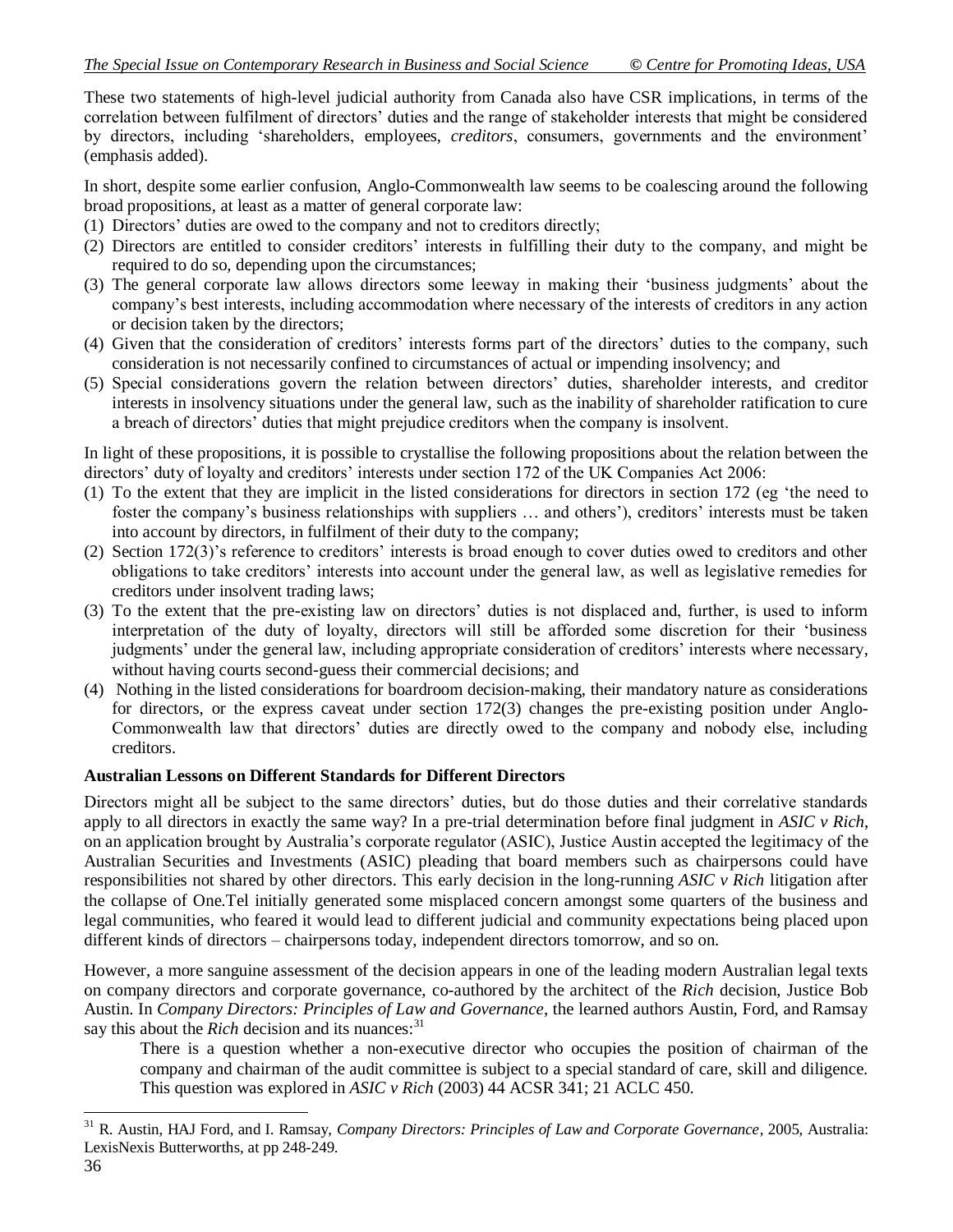... It can be seen from the alleged special responsibilities that the claim of ASIC related not to the duties of company chairmen generally but to the duties of a company chairman who is also chairman of the audit committee, having regard to the particular circumstances of the company and the person's special qualifications.

What appears in the company's constitution and other formal documents (eg board resolutions) might therefore have some bearing upon the respective responsibilities and roles of different directors and between directors and management, depending upon the particular circumstances and corporate governance arrangements for the company concerned. The *Rich* judgment and subsequent judgments also signal the important role that can be played by authoritative extrinsic material on corporate governance standards in judicial interpretation and application of directors' duties and defences, as follows.

Most significantly for an Anglo-Commonwealth audience, the *Rich* judgment draws upon major UK references on corporate governance and boardroom standards, such as the Higgs Report and the much-cited case, *Re City Equitable Fire Insurance Co* [1925] 1 Ch 407. The judgment in *ASIC v Rich* also bolstered its conclusion that ASIC had a reasonably arguable case for alleging special responsibilities of the One.Tel chairperson by referring to cases in which courts contemplated that board chairpersons might have responsibilities beyond procedural matters at boardroom and company meetings, and evidence that ASIC intended to use in the form of expert evidence from experienced board chairpersons and expert commentaries and standard-setting guidance on corporate governance practice. $32$ 

Similar reference was made to expert commentary and authoritative regulatory and industry guidance on corporate governance in the landmark subsequent decision on the liability of Centro directors for errors in financial statements and reporting by the company. This was despite the trial judge's acceptance that the directors 'operated under a set of practices and procedures which accorded with good practice' and 'the safety nets [on financial reporting by the company] failed due to no fault of the non-executive directors'.<sup>33</sup> The opposite outcome, in favour of directors faced with non-compliance with relevant accounting standards in the company's financial statements, occurred in the equivalent and recent New Zealand decision in *Ministry of Economic Development v Feeney* (also known as the *Feltex* decision), although under different legislative provisions and corporate circumstances.<sup>34</sup> The outcomes in the Centro case and other recent test cases by ASIC on directors' duties and defences have renewed calls for further reform of Australian corporate law, in light of the presumed gulf between community and regulatory expectations of directors, on one hand, and the realities of managing complex corporate enterprises for directors, on the other.<sup>35</sup> The question in the Australian context is whether the pressure for reform from these directions can be met without also reopening boardroom and regulatory doors to broader CSR-related concerns of the kinds covered in this article.

As corporate governance codes and other standards in each country move towards delineating in greater detail the expected roles and responsibilities of particular board members (eg chairpersons, independent directors, board committee members etc), under the influence of rising judicial, community, and even business expectations of corporate governance and conduct, the risk increases that such material will inform judicial assessments down the track of what is expected of different kinds of board members with different capabilities and responsibilities, all within the same boardroom and fulfilling the same formal legal duties. *ASIC v Rich* is a landmark case in point. In light of the UK's ongoing refinement of its Combined Code to give more attention to various board member roles and responsibilities, as reflected also in the 2009 UK *Review of Corporate Governance in UK Banks and Other Financial Industry Entities*, it is interesting to note the *Rich* judgment's assessment that some of the Higgs recommendations and suggested guidance for directors reinforced the thrust of ASIC's submissions that the One.Tel chairperson had special responsibilities.

<sup>32</sup> Austin, Ford, and Ramsay, 2005: 249.

<sup>33</sup> *ASIC v Healey (No 2)* [2011] FCA 1003 at [172] and [175] (on penalties); and *ASIC v Healey* [2011] FCA 717 (on liability).

<sup>34</sup> DC AK CRI-2008-004-029199 (2 August 2010).

<sup>&</sup>lt;sup>35</sup> Eg B. Baxt, 'Is the Time Right to Reform the Law Governing the Duties of Public Company Directors and Non-Executive Directors in Particular?', University of New South Wales Thought Leadership Series, August 2011; and R. Austin, ‗Directors' Duties After *James Hardie* and *Centro*', Supreme Court of Victoria Commercial Law Conference, August 2011.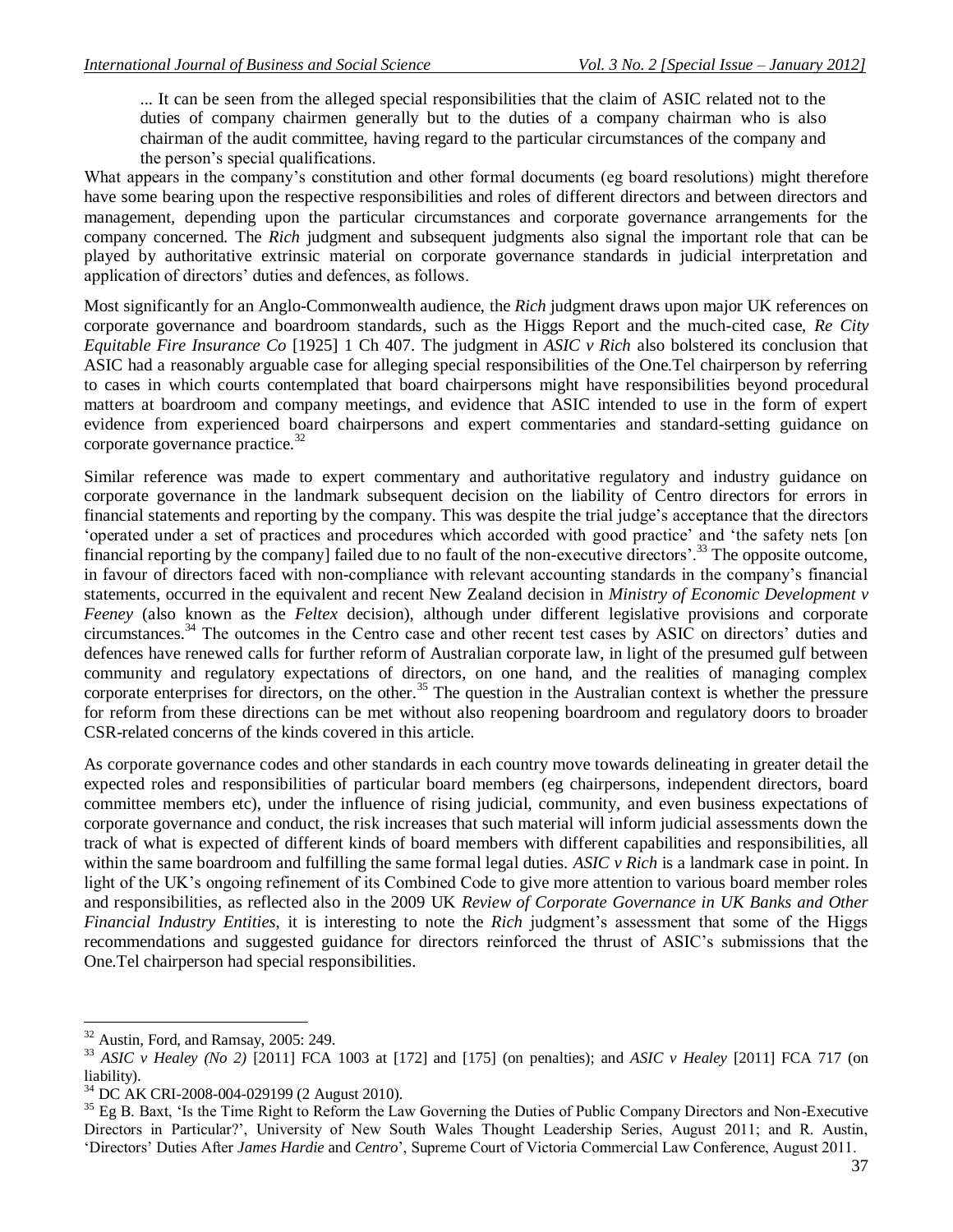The thrust of these points is reinforced by the eventual trial of such issues, again before Justice Austin, in ASIC's action against One.Tel's joint chief executive officer (Rich) and finance director (Silbermann). Hearings commenced in 2004 and judgment was delivered in late 2009.<sup>36</sup> The judgment by Justice Austin in *ASIC v Rich* [2009] NSWSC 1229 is the first major judicial analysis of the statutory business judgment defence and its application.<sup>37</sup> It has set the markers for subsequent judicial exploration of its many issues, including the equally landmark enforcement proceedings against directors of the James Hardie group, in which the overturning of the trial judge's finding on liability of the directors by the NSW Court of Appeal<sup>38</sup> is on further appeal to the High Court at the time of writing. $39$ 

In *ASIC v Rich* [2009] NSWSC 1229, ASIC relied solely upon the directorial duty of care and diligence, and the defendants raised the statutory business judgment defence against all claims. In the end, ASIC failed in its action against them, and there is much in the judgment of relevance to the law and practice in both Australia and the UK. For example, the judgment canvasses the following matters:

- (1) the interaction between equitable and common law elements in the formulation of directors' duties as enshrined in legislation, including balances between the influence of negligence and fiduciary obligations, as well as the possible but limited application of doctrines such as res ipsa loquitur to the context of directors' duties;
- (2) the extent to which responsibilities of directors are shaped not only formally under the corporate constitution and board resolutions, but also 'the factual arrangements operating within the company and affecting the director or officer in question', including 'arrangements flowing from the experience and skills that he or she brings to bear to the office, and also any arrangements within the board or between the person and the executive management affecting the work that the person is expected to carry out'; $40^{\circ}$
- (3) the minimum standards needed to fulfil the duty of care and diligence;
- (4) the scope for implicit ratification or shareholder acquiescence, at least in companies where the correlation between directors and shareholders is complete;
- (5) the scope in enforcement proceedings for expert evidence of the roles and responsibilities of managing and finance directors, and the basic standards set by that expert evidence;
- (6) the onus of proof in proving the elements of the statutory business judgment defence;
- (7) the matters constituting a ‗decision' for the purpose of the statutory business judgment defence, excluding the actions of ‗(m)onitoring the company's affairs and maintaining familiarity with its financial position' but including ‗decisions taken in planning, budgeting and forecasting' in the set of matters that are capable of requiring a 'decision to take or not take action';  $41$
- (8) the factors going to the reasonableness of a director's belief for the purpose of the statutory business judgment defence; and
- (9) the ‗business judgment considerations' under the general law that condition a court's finding of a breach of duty by preventing judicial second-guessing of the merits of business decisions, above and beyond the additional protection afforded to directors under the statutory business judgment defence, which itself offers extra protection to directors for what would otherwise be a breach of duty.

For UK and Australian comparisons, consider the final item in the list above. Even without a statutory business judgment defence, the pre-existing general corporate law already contains some 'business judgment' considerations that provide some degree of protection to directors from mere judicial disagreement after the event with their commercial decisions at the time, at least in the eyes of the High Court of Australia and the Privy Council (albeit on appeal from Australia, when such avenues of appeal still existed). In the words of the Privy Council in *Howard Smith Ltd v Ampol Petroleum Ltd* [1974] AC 821 at 832:

<sup>36</sup> *ASIC v Rich* [2009] NSWSC 1229.

<sup>&</sup>lt;sup>37</sup> For a discussion of the case's significance and implications by an Australian law firm partner and published expert on corporate law matters, see: A. Lumsden, ‗The Business Judgment Defence: Insights from ASIC v Rich' (2010) 28 *Company and Securities Law Journal* 164.

<sup>38</sup> *Morley v ASIC* [2010] NSWCA 331; see also *James Hardie Industries NV v ASIC* [2010] NSWCA 332.

<sup>39</sup> *ASIC v Hellicar* [2011] HCATrans 293-295 (25 October – 27 October 2011).

<sup>40</sup> *ASIC v Rich* [2009] NSWSC 1229 at [7202].

<sup>41</sup> *ASIC v Rich* [2009] NSWSC 1229 at [7278]-[7280].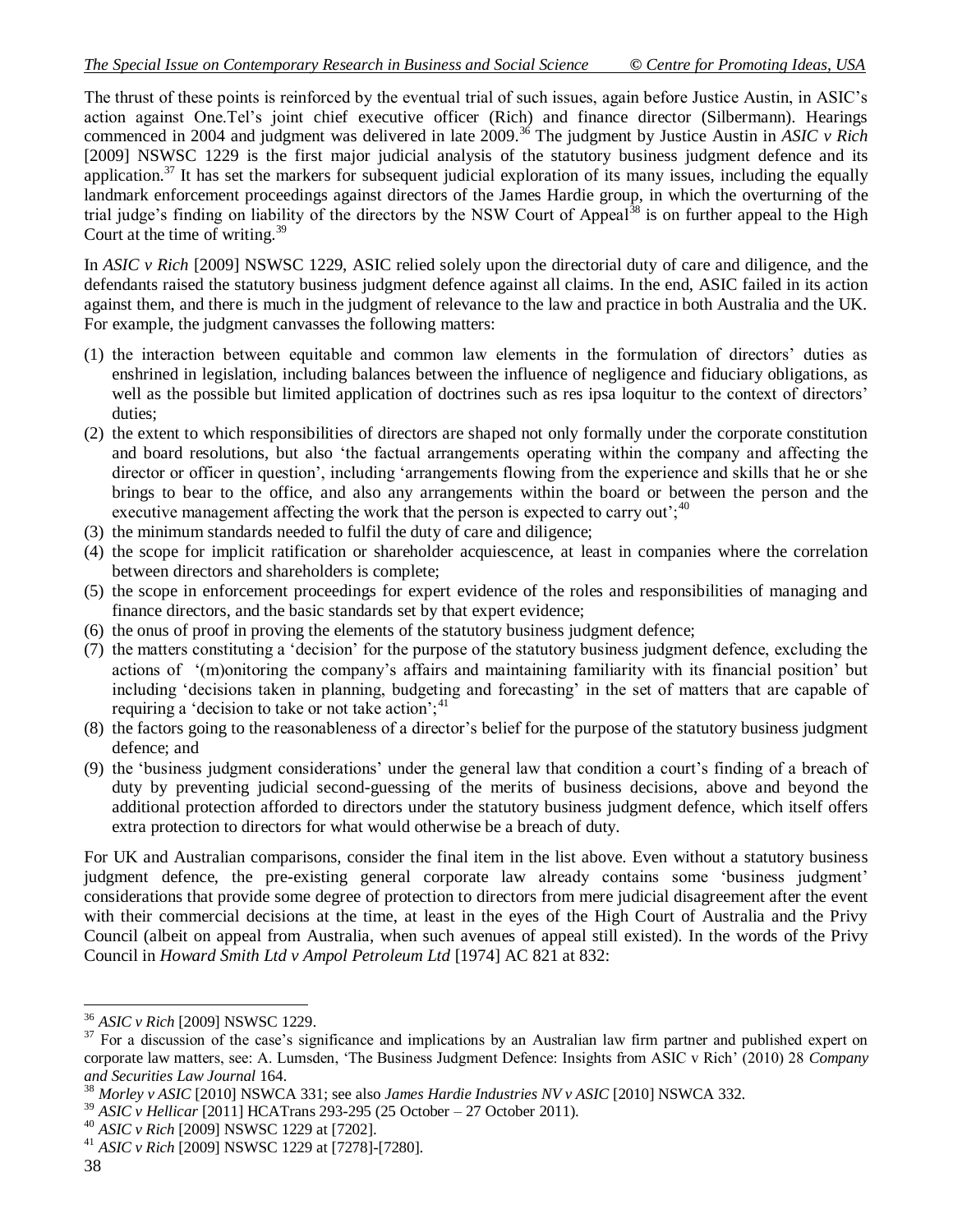‗There is no appeal on the merits from management decisions to courts of law: nor will courts of law assume to act as a kind of supervisory board over decisions within the powers of management honestly arrived at'. In the words of the High Court of Australia in *Harlowe's Nominees Pty Ltd v Woodside (Lake's Entrance) Oil Co NL* (1968) 121 CLR 483 at 493: ‗Directors in whom are vested the right and duty of deciding where the company's interests lie and how they are to be served may be concerned with a wide range of practical considerations, and their judgment, if exercised in good faith and not for irrelevant purposes, is not open to review in the courts'. Both cases are cited in Justice Austin's judgment in *ASIC v Rich* [2009] NSWSC 1229 at [7251].

In terms of the additional protection for directors supplied by the statutory business judgment defence under section 180(2) of the Corporations Act 2001 (Cth), Justice Austin considered that it was 'more than mere window dressing' and distilled its essential elements as follows:<sup>42</sup>

The idea that the business judgment rule does not protect directors and officers from liability for inadequate performance is echoed by some commentary on the Australian s 180(2) ... It seems to me, however, that section 180(2) is capable of providing a defence in some cases that would otherwise involve breach of s 180(1). These are cases where:

- the impugned conduct is a business judgment as defined;
- the directors or officers are acting in good faith, for proper purpose and without any material personal interest in the subject matter;
- they make their decision after informing themselves about the subject matter to the extent they believe to be appropriate having regard to the practicalities listed at 23.9.5.4 [of the judgment];
- their belief about the appropriate extent of information gathering is reasonable in terms of the practicalities of the information gathering exercise (including such matters as the accessibility of information and the time available to collect it);
- they believe that their decision is in the best interests of the corporation; and
- that belief is rational in the sense that it is supported by an arguable chain of reasoning and is not a belief that no reasonable person in their position would hold.

The business judgment rule applicable in Australia is narrower than that which applies in US (especially Delaware) corporate jurisprudence, in the sense that the version of the business judgment rule enshrined in the Corporations Act operates only as a defence to one of the directors' duties (ie the duty of care and diligence). It is supplemented by other rules and principles of general corporate law that allow some margin of appreciation for the commercial judgments of boards and managers. Nevertheless, there has not yet been a successful invocation of the statutory business judgment defence in a reported Australian decision since its inception more than a decade ago,<sup>43</sup> and the political impetus for broadening business judgment defences appears to have slowed for now. Moreover, the expert commentary is not unanimous in its assessment of what the defence adds to the law on directors' duties. In contrast to Justice Austin's view and terminology, for example, a leading Australian member of the commercial bar states that ‗(t)he business judgment rule arguably offers nothing but window dressing [and] it is somewhat difficult to conceive of a situation in which a director makes a good faith, rational decision for a proper purpose and yet breaches [the duty of care and diligence]<sup>'.44</sup>

# *CSR Trends and Official Inquiries in the UK and Australia*

# *Official Australian Reaction to UK Approach to Directors' Duties*

CSR and directors' duties are connected, to one degree or another. The necessity or permissibility of boards considering or even giving effect to non-shareholder interests is a core way in which the law interacts with CSR.

 $\overline{a}$ <sup>42</sup> *ASIC v Rich* [2009] NSWSC 1229 at [7293]-[7295].

<sup>&</sup>lt;sup>43</sup> Most recently, it was unsuccessfully raised in the corporate regulator's successful appeal against a chairman and chief executive for breach of his director's duty of care and diligence arising out of misleading public statements about concluded commercial contracts and associated continuous disclosure obligations (*ASIC v Fortescue Metals Group Ltd* [2011] FCAFC 19), currently on appeal to and reserved for judgment by the High Court at the time of writing (*Fortescue Metals Group Ltd v ASIC* [2011] HCATrans 271 (29 September 2011).

<sup>&</sup>lt;sup>44</sup> N. Young QC, 'Has Directors' Liability Gone Too Far or Not Far Enough?: A Review of the Standards of Conduct Required of Directors Under Sections 180-184 of the Corporations Act' (2008) 26 *Companies and Securities Law Journal* 216 at 222.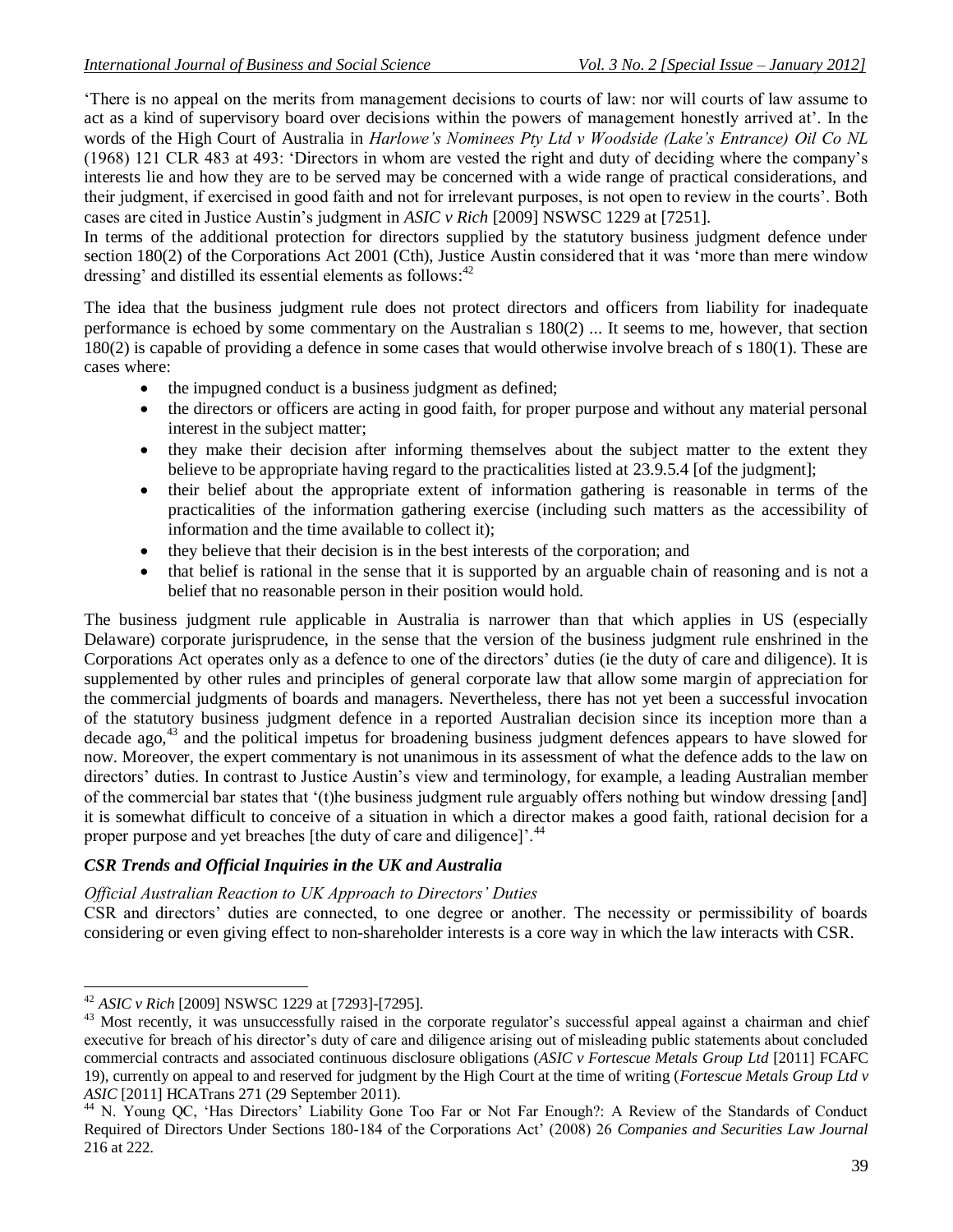Both Australia and the UK have entertained major public inquiries into the need for corporate law reform dealing with shareholder and other stakeholder interests. This is of primary importance for the transnational legal regulation of CSR and the emergence of a comparative body of CSR-related law and regulation. Australia has lived through three such major governmental or parliamentary inquiries in the last 25 years, none of which has resulted in much change to corporate law on CSR grounds.

Indeed, Australia's official inquiries into CSR-related corporate law reform reject the need for a provision under Australian corporate law such as the new duty of loyalty under section 172 of the UK Companies Act 2006. Contrary to the UK Corporate Law Review Steering Group's conclusions and the UK Government's agreement on enshrining ‗enlightened shareholder value' (ESV) in UK corporate law, Australia's Corporation's and Markets Advisory Committee (CAMAC) foresaw no meaningful improvement to the clarity and application of the law or the quality of boardroom decision-making from prescribing designated decision-making factors by law, such as those under section 172 in the UK: $45$ 

The Committee is not persuaded that the elaboration of interests that, where relevant, can already be taken into account would improve the quality of corporate decision-making in any practical way. A nonexhaustive catalogue of interests to be taken into account serves little useful purpose for directors and affords them no guidance on how various interests are to be weighed, prioritised or reconciled.

Also, the courts, through their interpretation of the law, including the requirement … for directors and others to act in the 'best interest of the company', can assist in aligning corporate behaviour with changing community expectations. Given this, it is unnecessary to amend [the law] along the lines of section 172 of the UK Companies Act and no worthwhile benefit is to be gained.

#### *Global and Transnational CSR Developments*

Recent regulatory developments across Anglo-American countries and on the world stage reflect the emerging global significance of the CSR agenda in corporate law and regulation in each country. CSR is now a global force, despite strong residual resistance. Milton Friedman famously warned against it in the 1970s. Recently, The Wall Street Journal published 'The Case Against Corporate Social Responsibility'.<sup>46</sup> Corporate social responsibility is a 'potentially dangerous ... illusion' that is either 'irrelevant' or 'ineffective'. While corporations might 'do well by doing good' on occasions, 'the idea that companies have a responsibility to act in the public interest and will profit from doing so is fundamentally flawed'. Striking a balance between corporate profitmaking and the common good depends ultimately upon ‗government regulation' and monitorial ‗watchdog' and ‗advocacy' pressure from civil society, with corporate self-regulation playing a subsidiary role. So claims Associate Professor Aneel Karnani from the University of Michigan in his much-publicised recent polemic against CSR in *The Wall Street Journal*. 47

This is the latest in a decades-long series of landmark writings in the global financial press that attacks CSR. Milton Freedman crystallised the orthodox politico-economic opposition to CSR in his much-cited 1970 article in *The New York Times Magazine*, ‗ The Social Responsibility of Business is to Increase its Profits'. Most recently, Professor Robert Reich's *Supercapitalism* sounded a similar warning bell against CSR, foreshadowing Karnani's concern that CSR deflects the public and governmental focus on necessary business regulation to improve social welfare and invests misplaced hope in business contributing to that public policy need of its own free will. Even *The Economist'*s landmark concession this decade that CSR has won the battle for our hearts as well as our minds was framed as a grudging concession to the inevitability to CSR's pervasiveness in 21st century business regulation and practice. Is CSR really as bad or flimsy as the latest reaction against it suggests?

The fact that CSR might be undergoing a rapprochement with orthodox corporate governance and responsibility does not deprive CSR of its essential character. Nor should a company's integration of CSR within its strategising, decision-making, and other standard business operations necessarily result in either a hollowing-out of CSR's contribution or its subsumption by the essential business imperatives of corporate profit-maximisation and shareholder wealth-generation.

 $\overline{a}$ <sup>45</sup> CAMAC, *The Social Responsibility of Corporations*, 2006, at [3.12].

<sup>46</sup> A. Karnani, ‗The Case Against Corporate Social Responsibility, *The Wall Street Journal*, 23 August 2010.

<sup>&</sup>lt;sup>47</sup> A. Karnani, 'The Case Against Corporate Social Responsibility, *The Wall Street Journal*, 23 August 2010.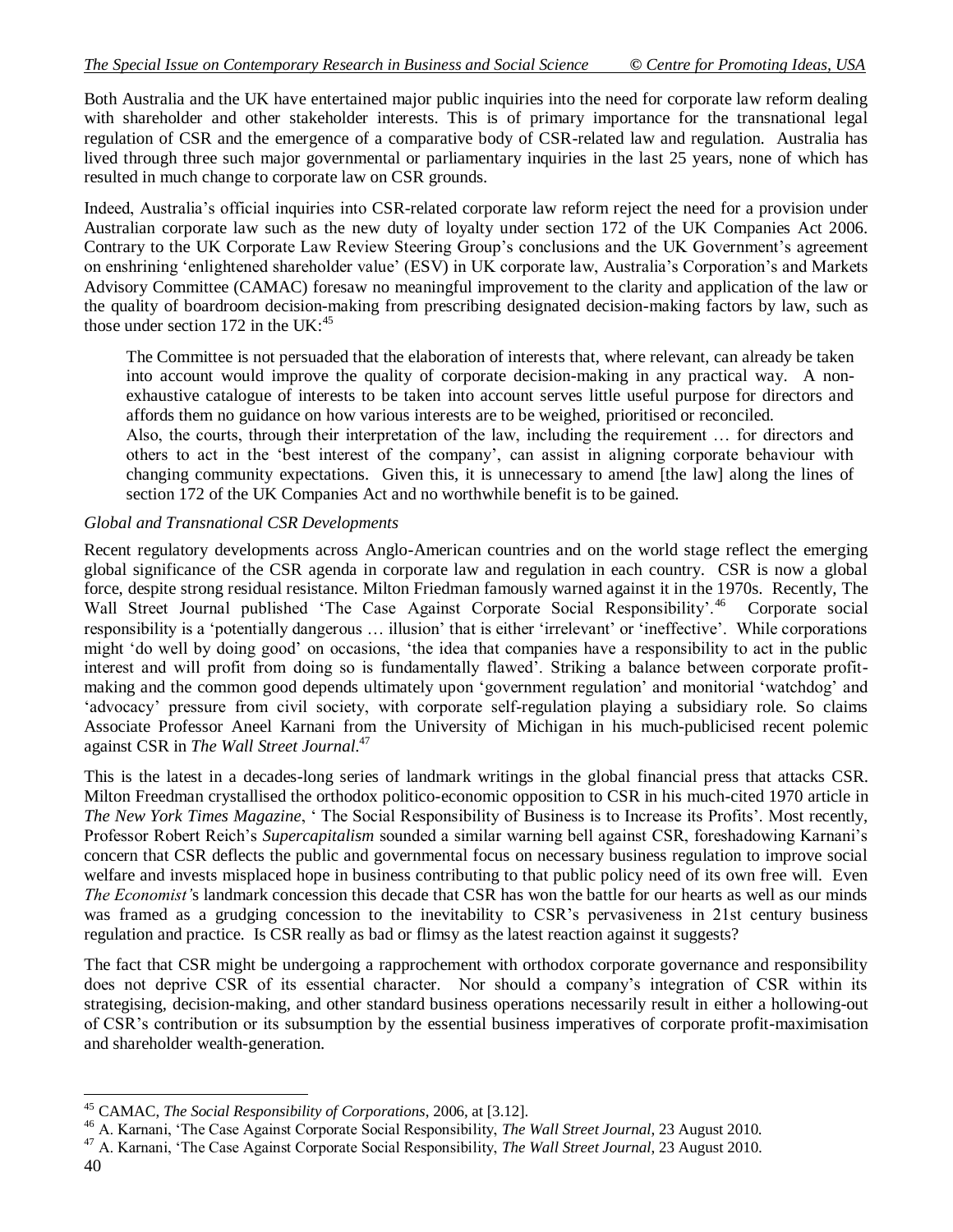The fact that a company behaves as we would expect a company to behave in relation to all matters that affect its business operations, including its approach to CSR, does not mean that a company has suddenly begun to behave like a government on one hand, or a community charity on the other. A parallel can be drawn with courts, who do not suddenly become legislatures or trespass beyond the judicial role simply because they take account of social or policy considerations in appropriate ways within the institutional roles and reasoning processes associated with courts and the body of existing law.

International regulatory developments are also moving towards CSR. The US Securities and Exchange Commission has recently rethought its guidance on shareholder proposals in a way that enhances the prospect of using shareholder proposals to ventilate CSR-related issues.<sup>48</sup> Any UK, Australian, and other non-US companies with operations in the USA and facing possible litigation over their alleged complicity in their own or state-based violations of international customary law are critically affected by a recent US court decision that overturns previous assumptions that corporations are caught by the US Alien Tort Claims Act.<sup>49</sup>

Despite its undoubted benefits, shareholder capitalism's exposed weaknesses generate calls for more sustainable capitalism. Democracy is simultaneously evolving towards greater public accountability for both governmental and corporate uses of power over people's lives. Global business and regulatory conditions are pushing companies to be more economically, socially, and environmentally responsible. The G8 and G20 list CSR-related concerns about responsible lending, sustainable development, and climate change as geopolitical priorities. Mass business adoption of the Global Compact, Global Reporting Initiative, and similar standards swings the pendulum further towards CSR. Good CSR track records give business a seat at the table with government on sustainability issues. Successful businesses are aligning their business models and corporate governance accordingly.

Those in favour of no change to corporate regulation on CSR's account habitually warn against adding to the overall regulatory burden for business or doing anything that is counter-productive to overall social welfare through effective and efficient corporate production of goods and services. Of course, judgments about the efficiency and effectiveness are predicated upon what is counted, what is left out of the equation, and how this changes as society changes in its expectations of corporate governance, responsibility, and sustainability. Nobody on either side of this debate seriously pretends that the law of limited liability established in the late 19th century adequately accommodates all social costs of multinational corporate activity in multiple sites of business operations (eg mass consumer or human rights abuses, long-tail liability for future tort victims, catastrophic environmental damage etc), at least when viewed through 21st century eyes. All sides of the debate simply disagree on the appropriate corrective mechanism and whether it sits inside or outside the core concerns of corporate law. Yet, such evaluations are contingent ones.

In other words, arguments based upon either corporate or social effectiveness and efficiency that might have prevailed 50 years ago or even earlier do not automatically represent the evaluations reached today. No doubt many business leaders, corporate advisers, and even governmental regulators would prefer not to have any change in the law, given how the decks are stacked largely in favour of what they perceive favours shareholder value, but even that perception is not without its faults and limitations.<sup>50</sup> The rush to embrace CSR cannot be marginalised as either a threat to shareholder value or else just good business sense. CSR has evolved beyond PR, philanthropy, and a voluntary business add-on. It has become part of a new order of interdependent governance and regulation involving state and non-state actors, who tackle major social problems together. Businesses, law firms, and universities, for example, are joining governments and civil society in the move towards environmental and other forms of sustainability.

Moreover, CSR has much to say about the institutional and personal roles and ethics of the corporate actors through whom corporations exercise their power and make decisions. Indeed, just as a right of free speech does not properly travel to the point of permitting anyone to yell 'fire!' in a London theatre or 'shark!' on an Australian beach, or allow the freedom of sexual expression to travel beyond its proper domain of sexual activity between rational and consenting adults to its abuse in the sexual corruption of children by adults, so too the exercise of corporate power in the name of shareholder value cannot travel beyond its proper limits.

<sup>49</sup> Kiobel v Royal Dutch Petroleum, US Court of Appeals for the Second Circuit, 17 September 2010, discussed in Allens Arthur Robinson, ‗Focus: Changes to Corporate Liability Under the US Alien Tort Claims Act', September 2010.

<sup>&</sup>lt;sup>48</sup> See Allens Arthur Robinson, 'Focus: New Guidance on US Shareholder Resolutions', December 2009.

 $50$  Horrigan, note 5, Ch 3.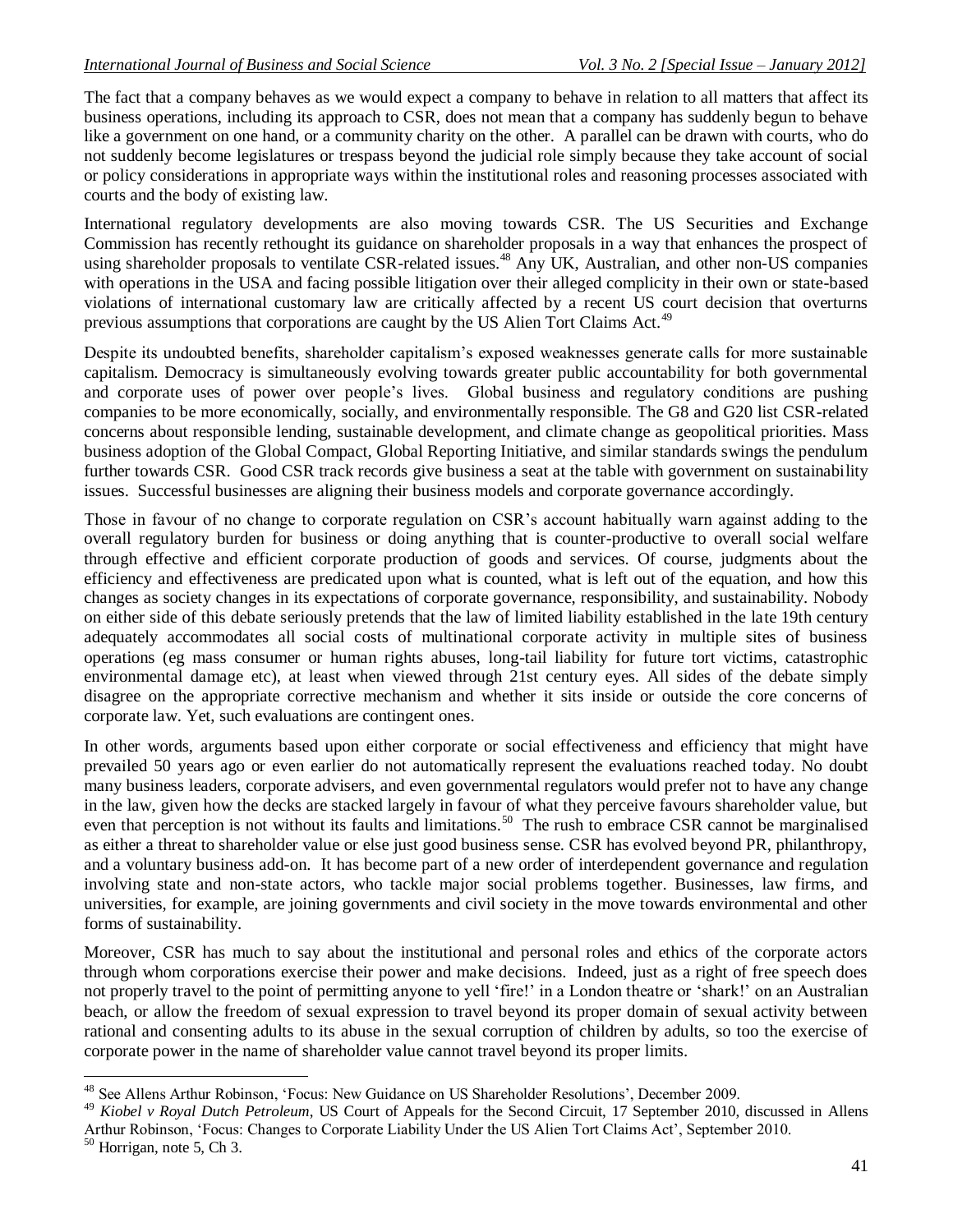It is conditioned by a range of societal, regulatory, and organisational influences. Once we move beyond accepting that corporate success is achievable through the floor of the minimum necessary to comply with the law, we begin a journey towards the ceiling of aspirational corporate governance, responsibility, and sustainability. Similarly, once we accept that corporate directors and other actors who are legitimately pursuing the interest of shareholders as a whole are susceptible in some way not only to minimal legal requirements but also to prevailing standards of business ethics, market norms, and even societal trends of a kind that relate to a company and its business, we are immediately in the domain of having to account for the range of considerations that affect corporate and boardroom decisions and how they affect them. In other words, if companies and boards must take account of a range of social, economic, environmental, and other business drivers and risks beyond the minimum that they are required to do under the law, we are in a realm of debate about exactly what kinds of considerations properly bear upon enduring business success, and how.

#### *CSR and the UK Companies Act 2006 – Directors' Duties*

Accordingly, the legislative statement of duties in the UK Companies Act can be seen as the latest governmental attempt to relate corporate law to sustainable business profitability for the greater good of society, under conditions in which boards must meaningfully relate a range of organisational, market, environmental, and other societal dynamics to their particular business model, strategy, and operations within the communities in which they do business. The UK Companies Act's adoption of its underlying ESV philosophy enshrines a range of shareholder and other stakeholder interests in directors' duties and business reviews, albeit still grounded in shareholder primacy. Of course, some CSR advocates would still view that outcome as not going far enough in reforming corporate law to sensitise boards to CSR concerns and otherwise providing adequate safeguards and remedies for corporate irresponsibility.

The interaction between directors' duties, CSR concerns, and human rights as part of an integrated approach to corporate governance generally and an aspect of human rights due diligence in particular is a live matter under the UK's newly legislated approach to ESV. In their public report on UK law for the Corporate Law Tools Project under the mandate from the UN Human Rights Council for Harvard's Professor John Ruggie on business and human rights (also see further discussion below), law firm Clifford Chance LLP makes the following connections between directors' duties and human rights:

#### *Impact on non-shareholders*

The text of section 172 of the Companies Act 2006 ... requires directors to 'have regard to' certain issues which affect non-shareholders, including those that have an impact on the community and the environment. *This could presumably encompass human rights issues where they are relevant to the business.*

Directors are also permitted to consider anything else they consider relevant, although section 172(1) requires them to act in a way that they consider, in good faith, would be most likely to promote the success of the company for the benefit of its members as a whole. The impact of decisions on members is again key.

#### *Impact outside the jurisdiction*

There is no express guidance on whether the duty to have regard to the company's impact on the community is understood to encompass communities outside the UK, although there would appear to be no reason why it could not, and every reason why it might do so if the company's relevant operations were situated out of the UK and overseas communities were those primarily affected by those operations. Even if 'community' is intended to be more narrowly defined, the directors are still required to have regard to 'the desirability of the company maintaining a reputation for high standards of business conduct' which would include all of its operations.

The same is the case for impacts by subsidiaries, suppliers and other business partners. The activities of all of these people and organisations have a potential impact on the reputation of the company, and can certainly be considered by directors. (emphasis added)

Doubtless, there would be some corporate lawyers, barristers, and judges in Australia and elsewhere who would be surprised by this signalled convergence of corporate and human rights considerations in the law of directors' duties. This trend sits within a broader trend of convergence between CSR and at least some aspects of corporate governance under international and domestic legal orders.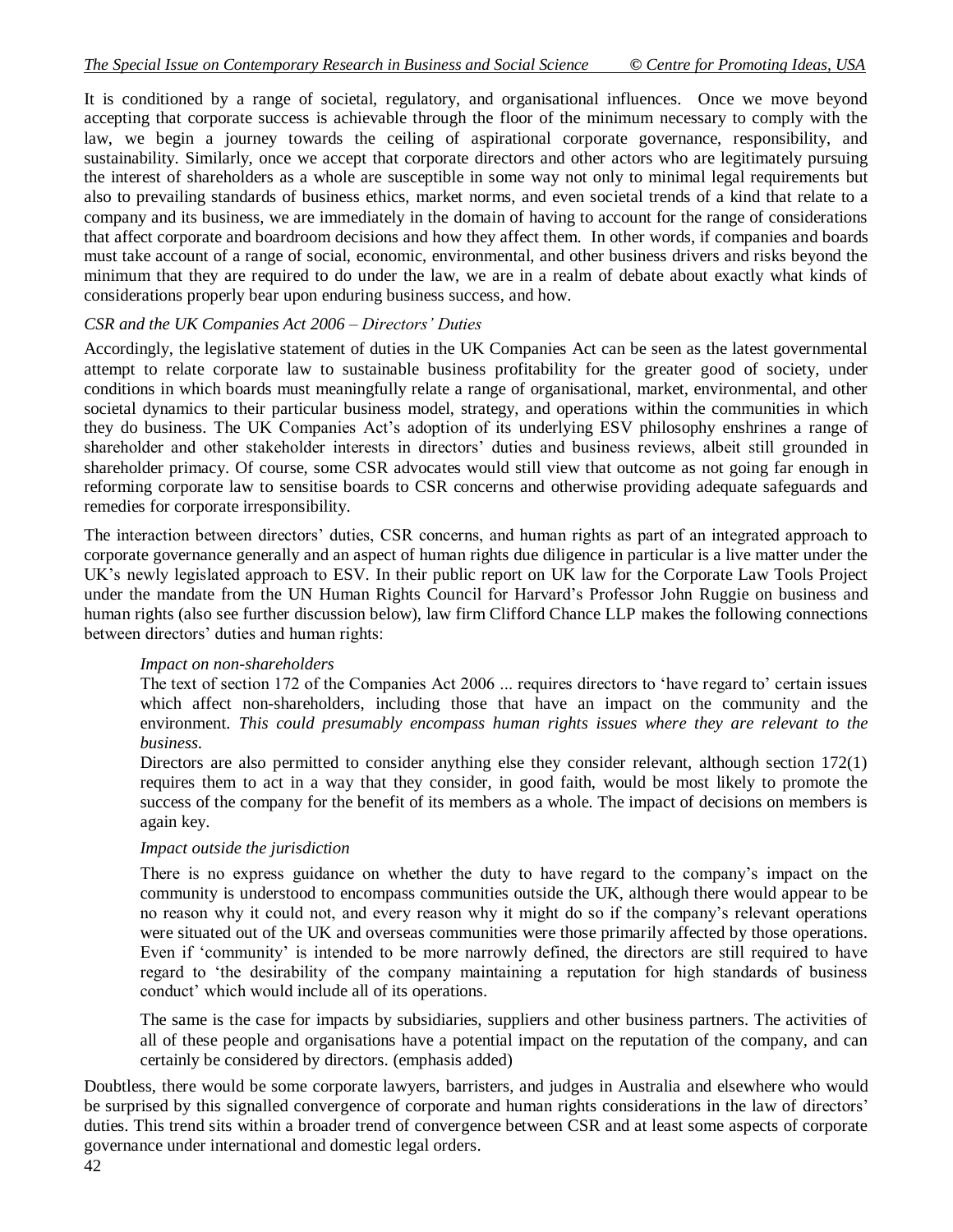#### *CSR and the UK Companies Act 2006 – Business Review Reporting*

In any case, integrated corporate governance reporting systems for the purpose of UK business review requirements under section 417 of the Companies Act leave adequate room for the incorporation of reporting on human rights due diligence too, as part of overall corporate reporting. For reference here, section 417 of the UK Companies Act 2006 says:

#### **417. Contents of directors' report: business review**

- (1) Unless the company is subject to the small companies' regime, the directors' report must contain a business review.
- (2) The purpose of the business review is to inform members of the company and help them assess how the directors have performed their duty under section 172 (duty to promote the success of the company).
- (3) The business review must contain—
	- (a) a fair review of the company's business, and
	- (b) a description of the principal risks and uncertainties facing the company.
- (4) The review required is a balanced and comprehensive analysis of—
	- (a) the development and performance of the company's business during the financial year, and
	- (b) the position of the company's business at the end of that year, consistent with the size and complexity of the business.
- (5) In the case of a quoted company the business review must, to the extent necessary for an understanding of the development, performance or position of the company's business, include—
	- (a) the main trends and factors likely to affect the future development, performance and position of the company's business; and
	- (b) information about—
		- (i) environmental matters (including the impact of the company's business on the environment),
		- (ii) the company's employees, and
		- (iii) social and community issues,

including information about any policies of the company in relation to those matters and the effectiveness of those policies; and

(c) subject to subsection (11), information about persons with whom the company has contractual or other arrangements which are essential to the business of the company.

If the review does not contain information of each kind mentioned in paragraphs (b)(i), (ii) and (iii) and (c), it must state which of those kinds of information it does not contain.

- (6) The review must, to the extent necessary for an understanding of the development, performance or position of the company's business, include—
	- (a) analysis using financial key performance indicators, and
	- (b) where appropriate, analysis using other key performance indicators, including information relating to environmental matters and employee matters.

"Key performance indicators" means factors by reference to which the development, performance or position of the company's business can be measured effectively.

- $(7)$  Where a company qualifies as medium-sized in relation to a financial year (see sections 465 to 467), the directors' report for the year need not comply with the requirements of subsection (6) so far as they relate to non-financial information.
- (8) The review must, where appropriate, include references to, and additional explanations of, amounts included in the company's annual accounts.
- (9) In relation to a group directors' report this section has effect as if the references to the company were references to the undertakings included in the consolidation.
- (10) Nothing in this section requires the disclosure of information about impending developments or matters in the course of negotiation if the disclosure would, in the opinion of the directors, be seriously prejudicial to the interests of the company.
- (11) Nothing in subsection (5)(c) requires the disclosure of information about a person if the disclosure would, in the opinion of the directors, be seriously prejudicial to that person and contrary to the public interest.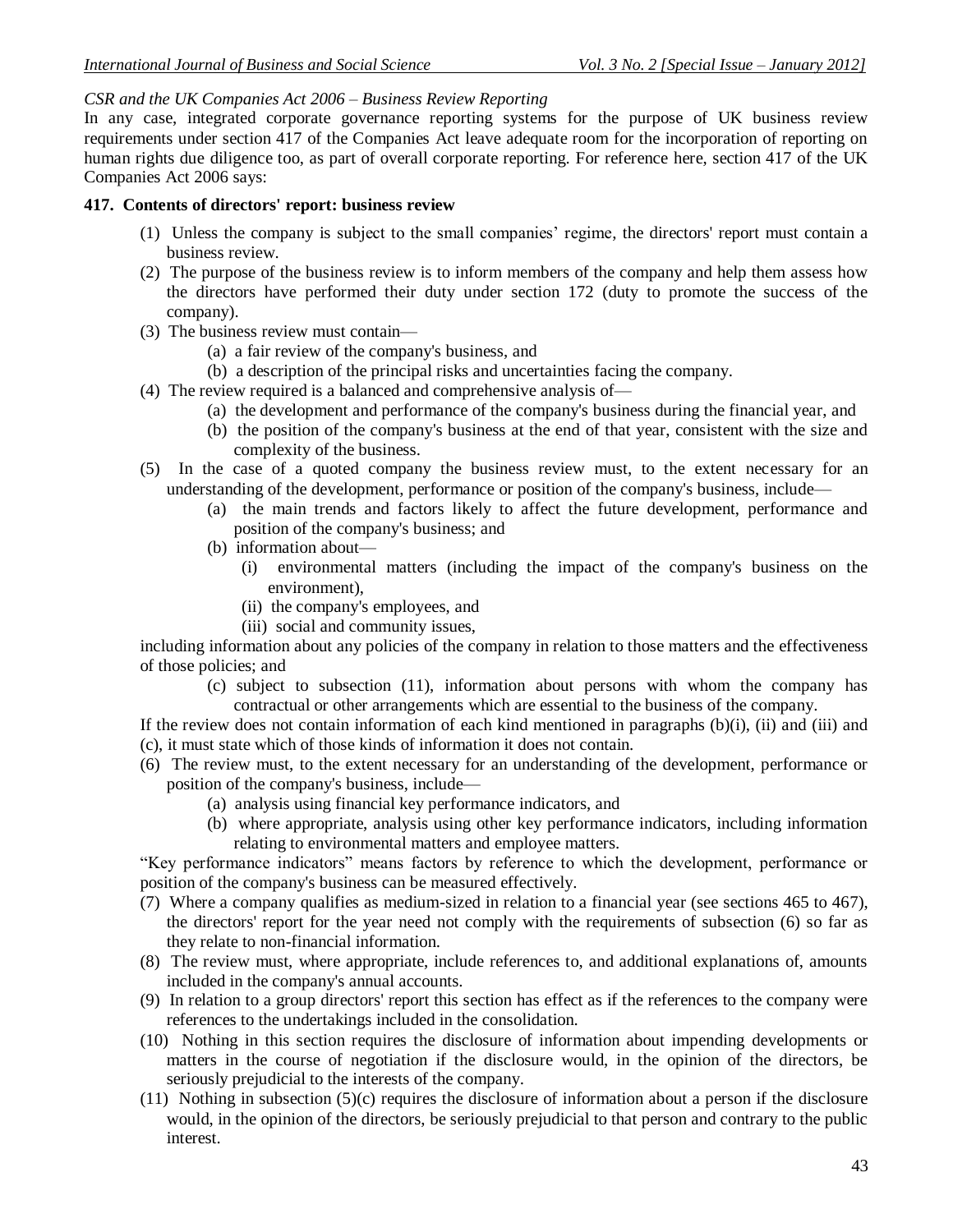In light of these business review requirements, human rights matters arguably are at least included under the umbrella of ‗information about: (i) environmental matters (including the impact of the company's business on the environment); (ii) the company's employees; and (iii) social and community issues. This includes information about any policies of the company in relation to those matters and the effectiveness of those policies' (section  $417(5)(b)$ ), as well as 'information about persons with whom the company has contractual or other arrangements which are essential to the business of the company' (section  $417(5)(c)$ ). The link back to directors' duties is provided by section 417(2), which states that ‗(t)he purpose of the business review is to inform members of the company and help them assess how the directors have performed their duty under section 172 (duty to promote the success of the company)'.

# *The UK Government and the Ruggie Mandate on Business and Human Rights*

The mandate from the UN Human Rights Council for the UN Secretary-General's Special Representative on Business and Human Rights, Professor John Ruggie from Harvard University, affects the UK, Australia, and other UN member nations, and might yet have an impact on public policy and law governing corporations. By mid-2011, the work of the UN mandate had already produced a three-pronged 'protect, respect and remedy' framework for business and human rights, with correlative implications for governments, corporations, and institutional architecture. Under the global Corporate Law Tools project, the mandate also produced a comprehensive review of the extent to which corporate, securities, and related laws in many countries promote or impede business respect for human rights. These interim outcomes of Professor Ruggie's mandate stimulated a legislative resolution in the Australian Senate, road-testing of the three-pronged framework by UK and other business networks, comment and recommendations by the UK Parliament's Joint Committee on Human Rights,<sup>51</sup> and a push in his formal reports towards the importance of human rights due diligence on the ground.

In one of the consultation documents produced under his mandate to set up his final recommendations to the UN Human Rights Council in 2011, Professor Ruggie and his team identify, amongst the key issues for the business responsibility to respect human rights, the following issues surrounding human rights due diligence by companies:<sup>52</sup>

- **Assessing** actual or potential adverse human rights impacts on an ongoing basis, drawing on internal or external expert resources; involving meaningful engagement with relevant stakeholders as appropriate to the size of the business enterprise and the nature and context of its activities.
- **Integrating** the findings from their assessments across internal functions and processes to enable appropriate action, including by clarifying internal accountabilities and aligning personnel incentive structures.
- **Tracking** performance to know whether human rights risks are being effectively addressed, based on appropriate qualitative and quantitative metrics, drawing on feedback from both internal and external stakeholders, and supporting continuous improvement processes.
- **Communicating** performance on human rights in response to stakeholder concerns, including reporting formally as appropriate, taking into account any risks posed to stakeholders themselves, company personnel or to the legitimate requirements of commercial confidentiality.

All that needs to be noted in passing here is that this shows how human rights due diligence can already become a corporate governance issue, whether any new laws come into effect as a result of this UN mandate or not. Recent reporting commissioned by the UK Government about UK corporate attitudes on the ground to human rights issues reveals varied understanding of the issues and drivers amongst UK companies of different kinds and sizes, and a strong and unsurprising business call for 'no new law' in this area.<sup>53</sup>

The UK Brown Government's 2010 response to the report of the UK Joint Committee gives a flavour of the potentially significant directions in which the business and human rights agenda is heading, in the UK and elsewhere, under the impetus of Professor Ruggie's UN mandate:<sup>54</sup>

<sup>52</sup> UNSRSG, ‗Mandate Consultation Outline, October 2010.

<sup>51</sup> UK Joint Committee on Human Rights, *Any of Our Business? Human Rights and the UK Private Sector*, December 2009.

<sup>53</sup> TwentyFifty Limited, *The Private Sector and Human Rights in the UK*, Report for the Ministry of Justice and the Department of Health, October 2009.

<sup>54</sup> UK Government, *Any of Our Business? Human Rights and the UK Private Sector: Government Response to the Committee's First Report of Session 2009-10*, February 2010.